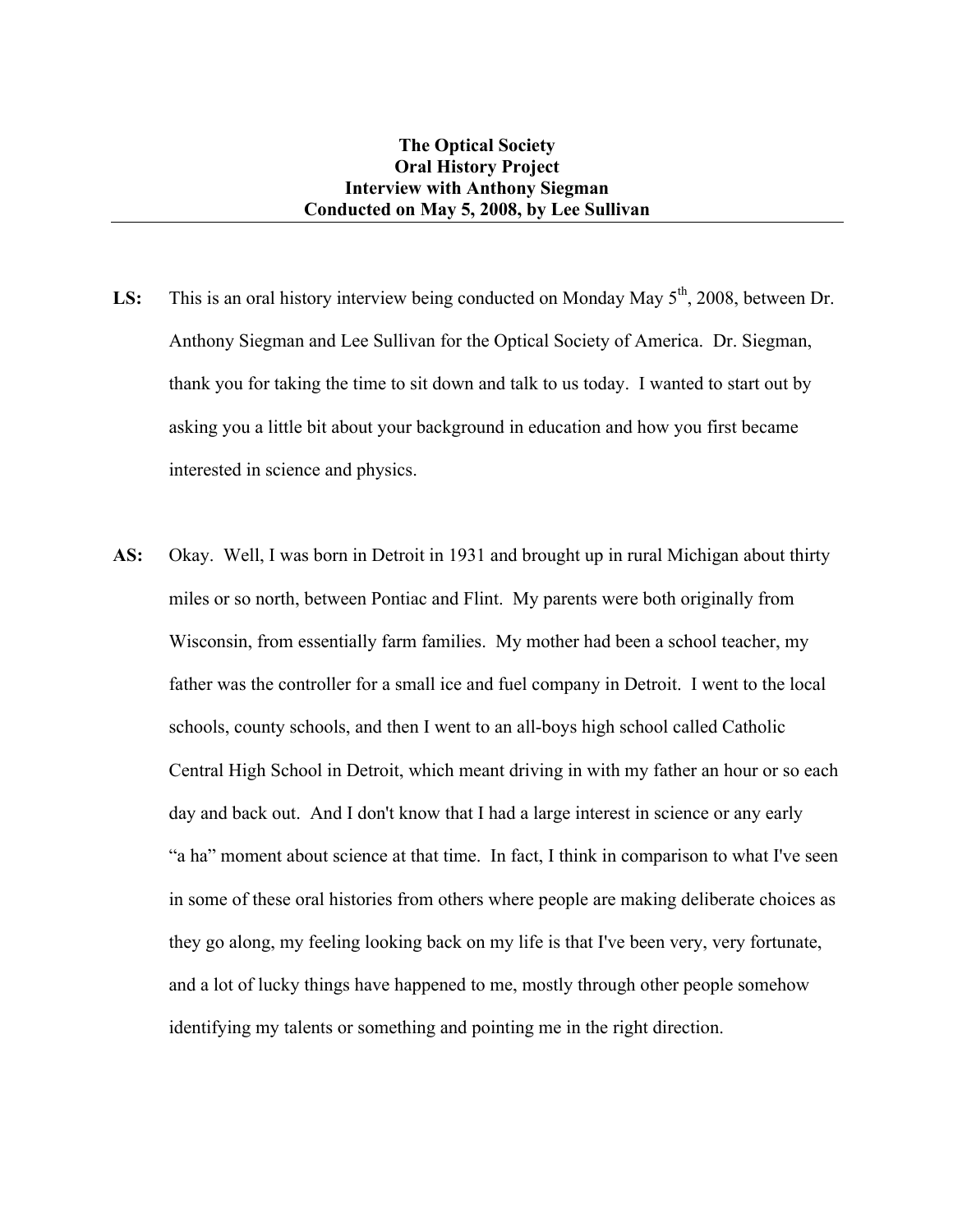And maybe the first of those lucky events, and what eventually at least led into my career in optics on was the fact that sometime in the late 1940s, Harvard College decided that it wanted to institute a new program called the National Scholars Program. And just for a little historical background here, at that time, which I had no knowledge of Harvard or no awareness of as a place to go to school. That was a very different era for people picking colleges. But Harvard at that time drew its students heavily from the old Boston aristocracy, Cabots and Lowells and so on, and the prep school milieu around New England and maybe a few high schools in Boston, and the Jewish and other communities in New York and on the East Coast.

Under the leadership of James Bryant Conant, who was a pretty well-known guy at that time, they decided they wanted to broaden their national and also their international visibility, and so they started a program in which they gave two sizable scholarships in each state. In each of the fifty states, they would pick two national scholars. And somehow, my high school got me to apply for that, and also for a scholarship at Notre Dame, which I think being a Catholic high school they would've preferred that I go to. And somehow, through miracles that I've no conception of actually, I won one of the two from Michigan. So I went off to Harvard as an undergraduate, and as I was preparing for this interview, I realized I actually have absolutely no memory of how I got from Michigan to Harvard in 1949. It certainly wouldn't have been an airplane. So anyway, I arrived there, and I guess I'd always been a fairly bookish and scholarly type, although I had played some neighborhood baseball and done things like this as a child.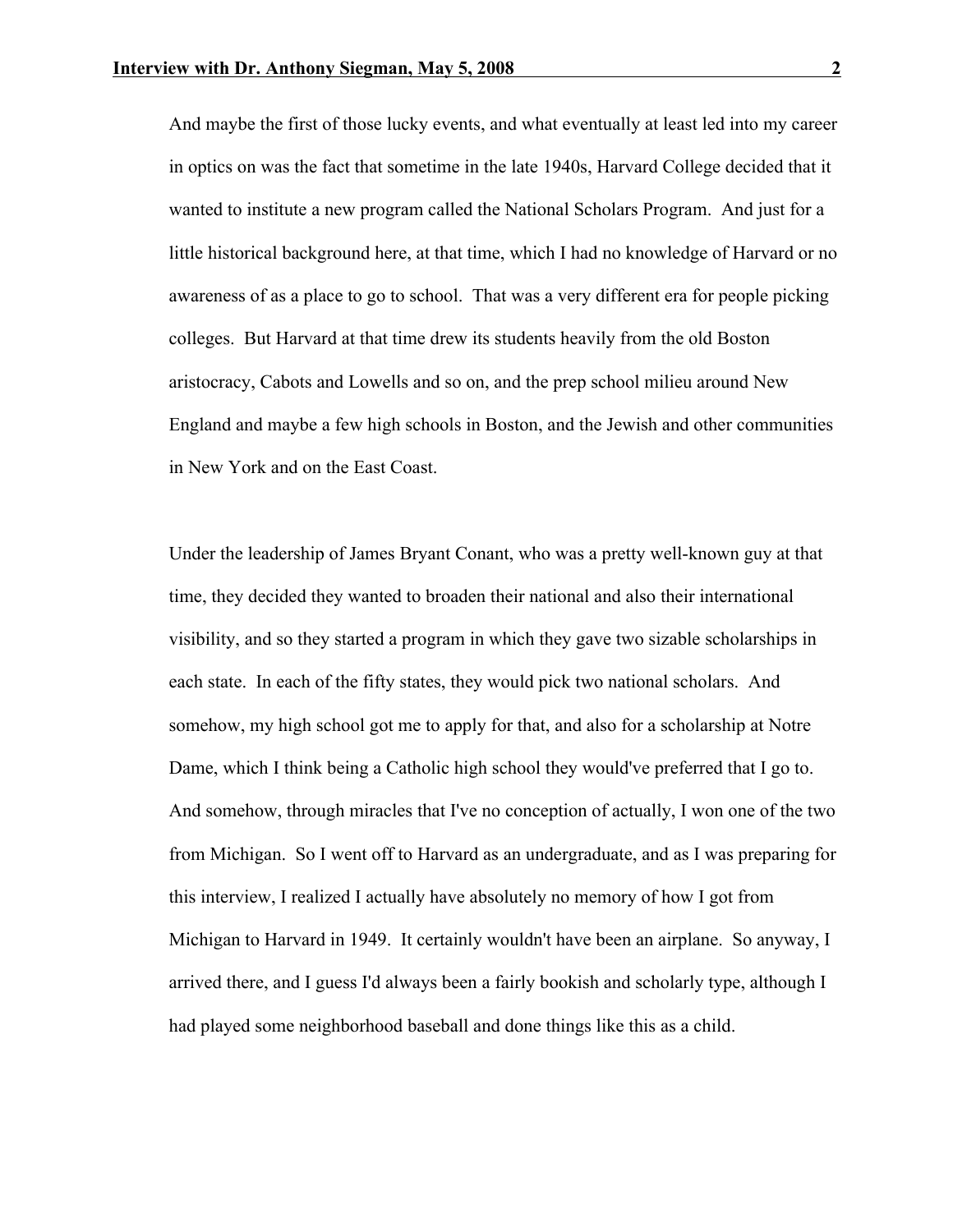At that time at Harvard, you took four courses each semester. And if you took four courses a semester for eight semesters, thirty-two courses, you got a degree. There were distribution and other requirements. And for whatever reason—it was certainly not deliberate planning—I started taking five courses, which was uncommon but not totally unknown. And I didn't have any problem with the academic work. I went back home the first summer and worked in a local gas station, or maybe it was the local grocery store. And sometime in the second year, I realized that going at this rate, at the end of three years, I would be just two courses short of graduating. And so I guess partly as a matter of economy and just because it looked like an easy thing to do, I stayed in Cambridge for the summer between what would've been sophomore and junior years and took two extra courses, and graduated at the end of the third year. And, again much to my surprise at the time as I hadn't even been thinking about this, I learned I had graduated *summa cum laude* in three years flat.

In doing this, I had more or less by accident, majored in a mixture of science and engineering because I was interested in technical things. I had had an outboard motor, an elderly outboard motor that I'd repaired and made run when I was in high school. We lived on a little inland lake in rural Michigan, and things like that. Harvard did not have an engineering major. They had something called the Engineering Science and Applied Physics Program in the physics department. ESAP it was called at the time. And that was what I had majored in. And so I got a job offer at that point from Hughes Research Labs. And once again, just in the year I graduated, 1952, Hughes had started a large cooperative fellowship program. At least, I think it was the first year of that program.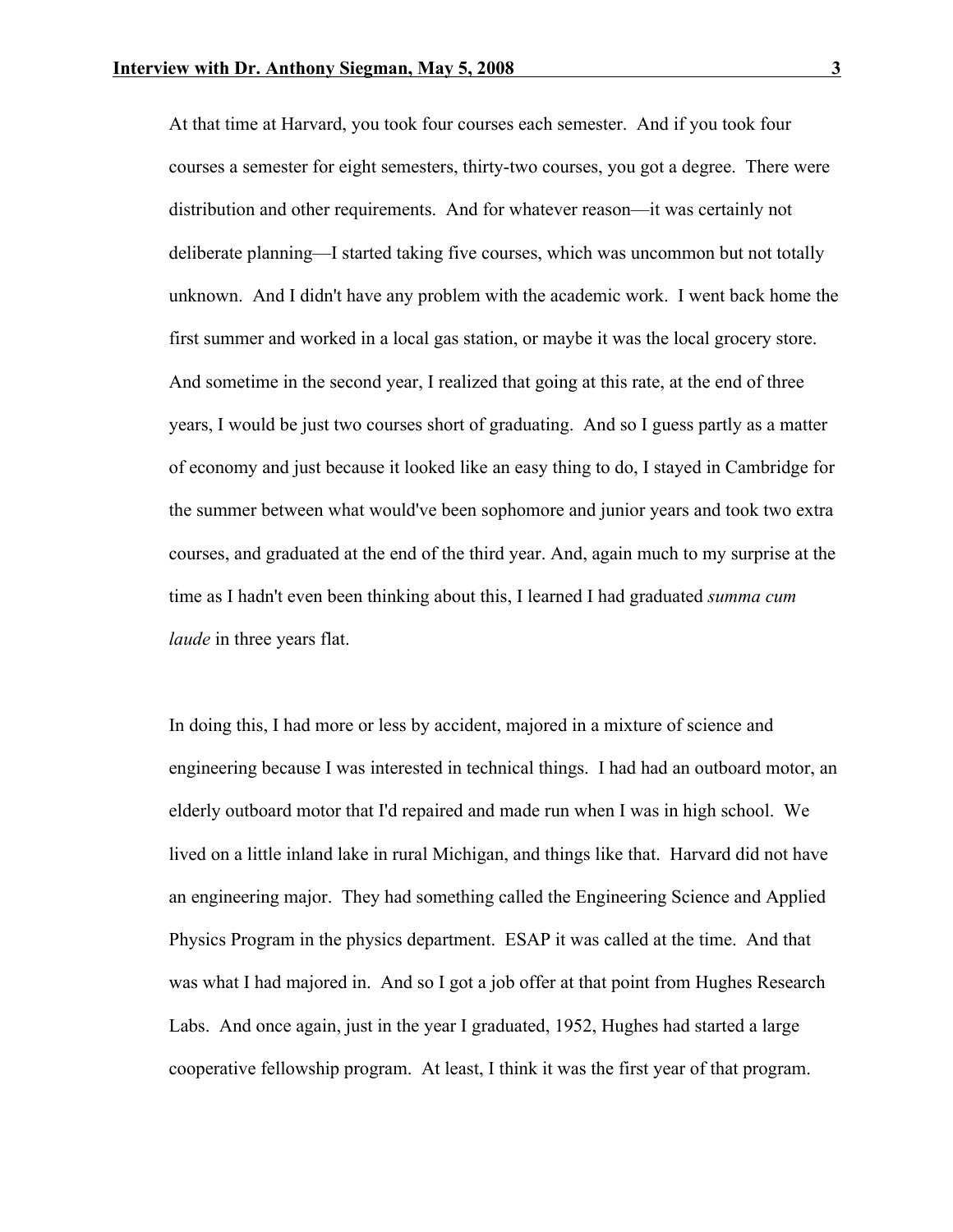Under this program, they brought in something like two hundred bachelors degree students, who worked, what was it, twenty hours a week, I think, and took classes half time at UCLA, in my case, or USC. And in two years you would end up with a master's degree. And so I went to Hughes. This was in Culver City, Los Angeles, and again, I suppose because of my good academic record and so on, I and one other guy were put in the microwave tube laboratory, which was the most "researchy" area of the Hughes Research Labs at that time. You have to remember, this was just a few years after World War II, there had been all this immense development in radar in microwaves, and so on, in the MIT Radiation Laboratory.

Physicists, as you may know, from all over the country had been brought not only to places like Los Alamos and so on, but also to―in particular, the MIT Rad Lab, the Harvard Radio Research Laboratory, and elsewhere to do new things in microwaves and radar, which were emerging. Some of them had come, in fact, from Stanford University where I ended up, but which again I knew essentially nothing about at that time. And those wartime activities form a lot of the intellectual history or the intellectual background of the eventual development of lasers and optics. This is a theme that I've talked about in giving talks on the history of how the maser and the laser came to be. For example, Charles Townes, who made the first maser in 1954 and became a Nobel laureate, had worked on radar during World War II as a younger scientist, had worked for Bell Laboratories, and actually been flown around in military planes off the coast of Florida testing radar ideas.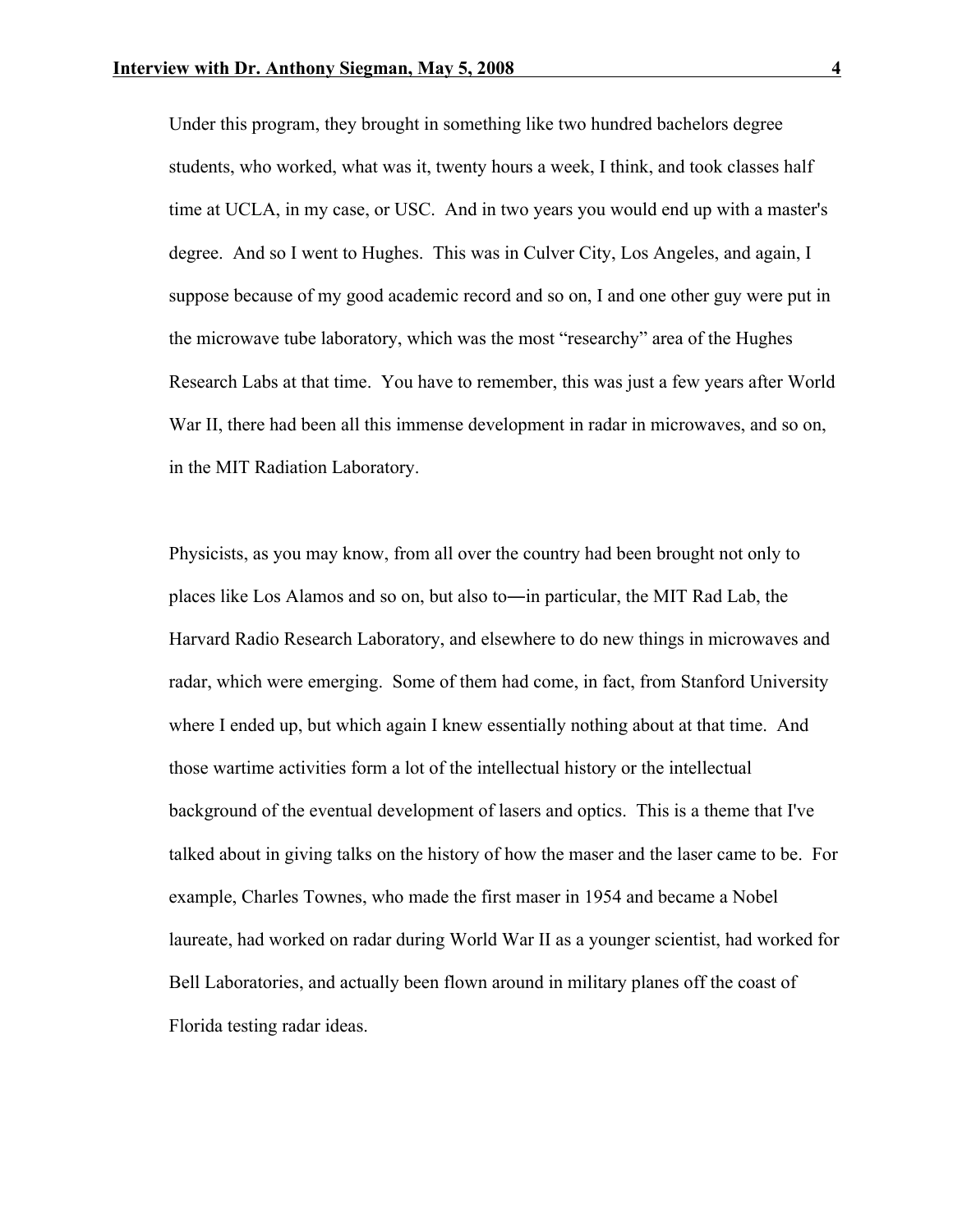If you want, we can get back to that later, but I ended up at Hughes working on something called the traveling wave tube, which was a microwave tube with a very, very large bandwidth. This was beautiful for microwave relay links, which may have existed at that time, but they were certainly in their infancy. And Bell Labs was of course, very interested in running microwave links to replace obsolete telephone lines across the country and across the world. These tubes were also of interest to go into satellites and for military radars and so on. So Hughes, at that time, was one of the centers of research in microwaves, and specifically microwave tubes. Bell Labs, Stanford, Hughes was among one of the top three or four major centers, and maybe GE and a few other places, RCA.

So I was put to work on very early traveling wave tubes with one of the good youngish researchers at Hughes, a man named Dean A. Watkins: Dr. Dean A. Watkins. And to put in some things that lead up to the modern OSA, you have to realize that at that time there were no fast publication of letters and journals. To publish something, there was nine months incubation between when you sent it in, it got reviewed, it got typeset and all this sort of stuff. There was no fast publication. And so in this field of microwave tubes, which was very exciting and very interesting, there was, first of all, a lot of personal communications with the Bell Laboratories, which was then, of course, and it was for a long time after, a premier research place.

The major communication medium for that field, or at least the thing that all the leading people in the field regarded as their first line of communicating with their peers at that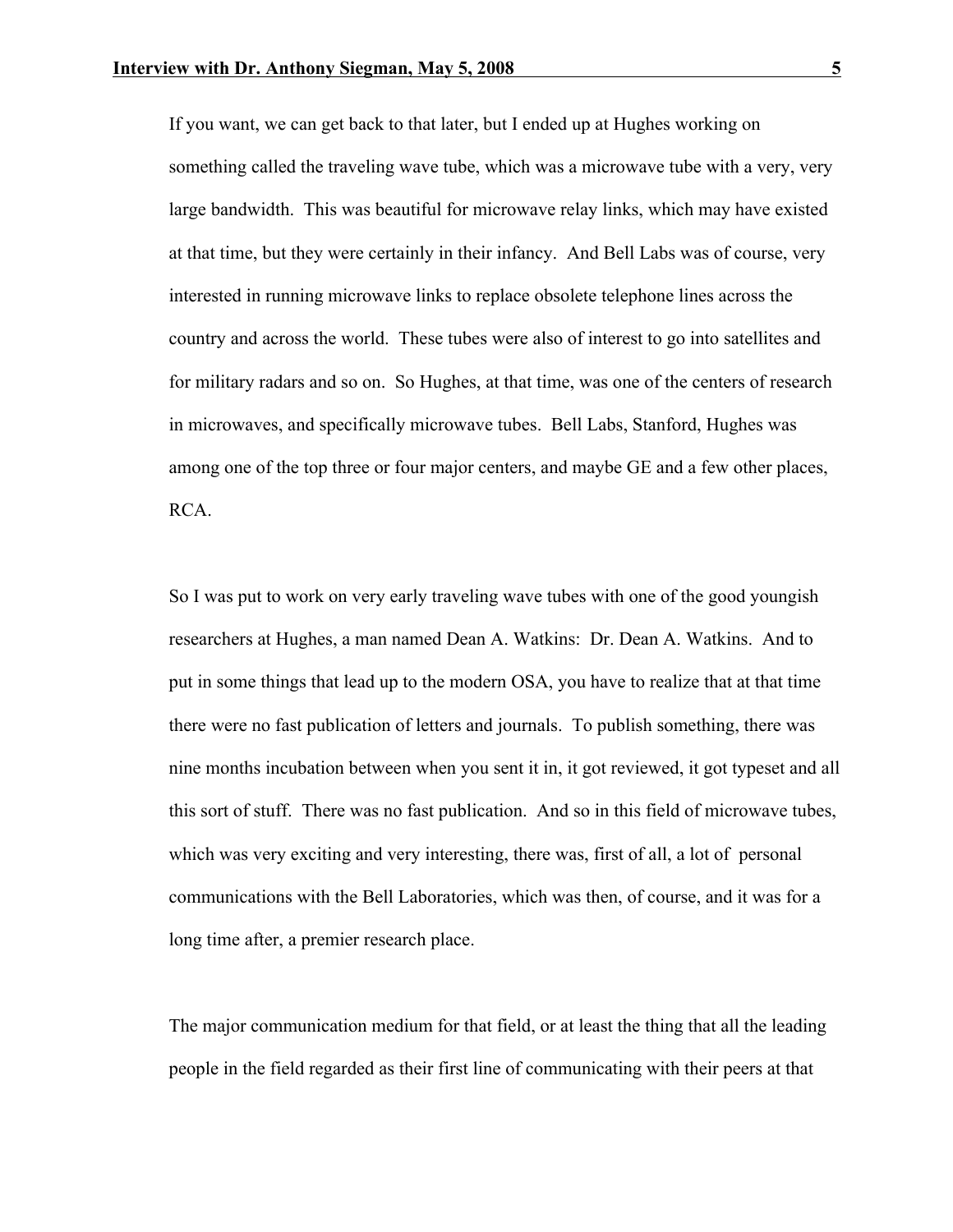time, was something called the "Tube Conference". It was an annual conference. I think it was formally called the Conference on Electron Device Research. It might have been going on for ten years at that time. It was held always, on a university campus with a fairly fixed program, sometime in the late summer or early autumn. It was more or less by invitation only, which the societies didn't like, but the people who were involved in it did this. And people at this meeting would really talk openly even with competitors present about their latest work, but it was understood no photographing of slides, nothing was published. Anything you heard there was not to be cited if you later wrote a paper. It was rally off the record.

What's relevant here is that I think it was probably within a few weeks or within a few months, let's say—after I arrived at Hughes and was assigned to start making measurements on traveling wave tubes and so on, that this meeting was held. It was actually held on the Stanford campus. And the other honors co-op fellow in the tube labs, a man named Orion Itoch, who eventually went on into a career in industry and not in optics. He and I were both brought along to this meeting. Incidentally, I think there were a number of other later notables in optics, Ivan Kaminow for one, I think was another one of those honors co-op fellow that first year. And it may be that Tom Everhart, who was there also―Tom I knew as an undergraduate at Harvard. I'm not sure he was at Hughes. At any rate, we were taken to this meeting. And it was just one session at the time and all very open and so on. A large number of Bell Laboratories notables who later became important people in optics and especially in lasers I would have met, if not at that first meeting, then at later Tube Conferences, since I went to that meeting every year for the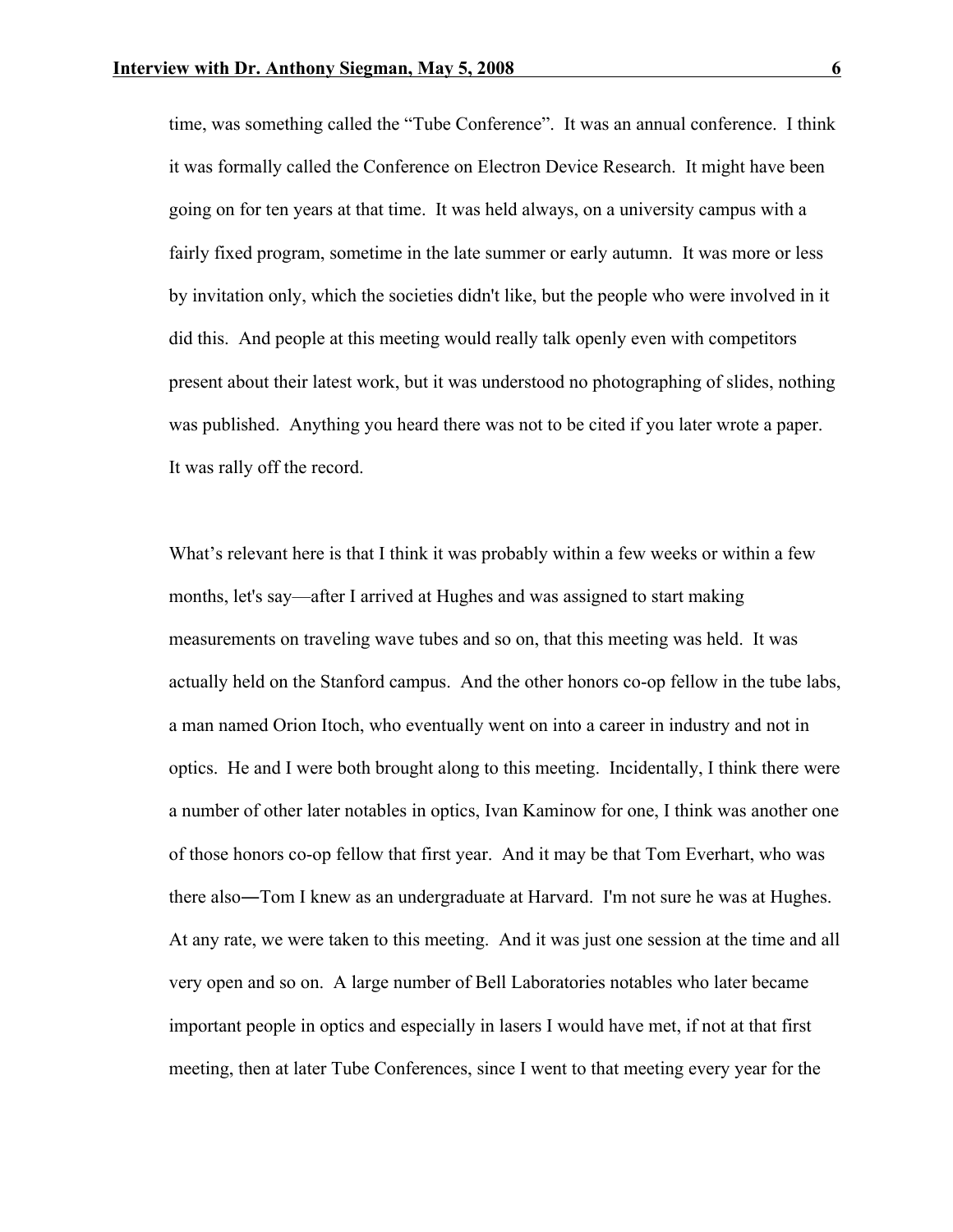next something like ten years. But some names that optics people will know, like Herman Haus and Art Ashkin and Rudy Kimpfner and John R. Pierce, who was the guru of a lot of developments at Bell Laboratories, would have been there. I may think of other names later, but just a lot of other people who then became, ten years later, close colleagues in optics and leading people in the field of optics.

So that series of meetings would have been an immense stimulus if you like, that series of meetings. It no longer exists. It faded away with the development of fast publishing journals and this kind of thing, the need went away. So anyway, I worked for a year and a half on microwave tubes at Hughes. And a great many of the intellectual ideas that were later to be very important in lasers, technical terms like coupled modes and gain and linear amplification and oscillation, a lot of those ideas came straight from the microwave tube world. Lasers, if you like, are essentially microwave tubes or at least oscillators and amplifiers at enormously higher frequency. So that was the intellectual equipment one needed to understand and to make contributions in lasers.

LS: So here you are at Hughes Research Labs—

**AS:** Yes.

**LS:** —with your bachelor's degree in engineering.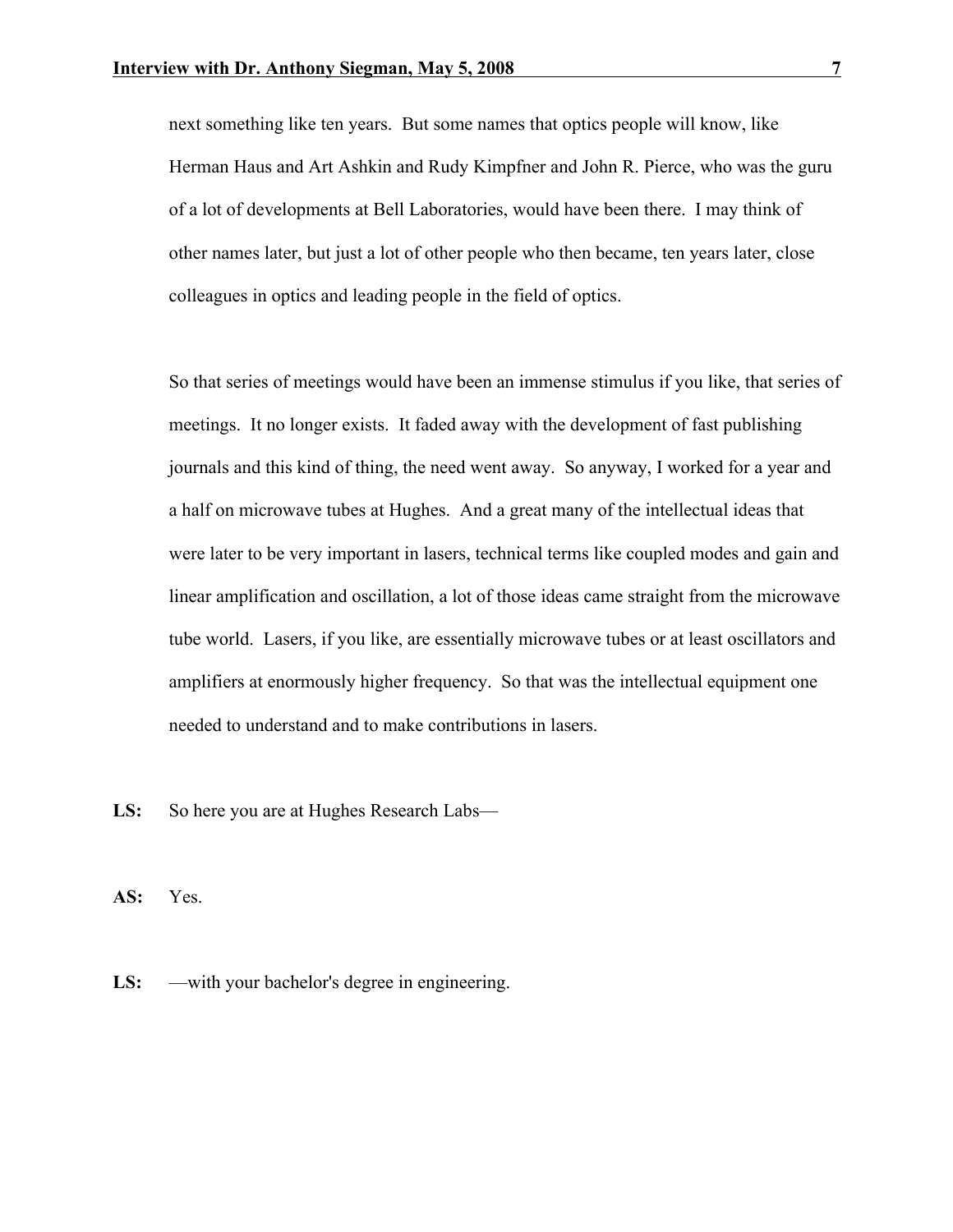- **AS:** I had a bachelor's degree, it's actually an A.B. degree, because that was all Harvard gave at the time, but it was more or less a degree in engineering. And I was getting a master's degree, taking courses at UCLA.
- **LS:** In applied physics.
- **AS:** Yes. Again, that program was basically in the Physics Department, but it was a master's in Applied Physics, so okay.
- **LS:** And do you realize at this point that the area you're beginning to focus on is optics?
- AS: No. That evolves in the next five years, over during the next three or four years.
- **LS:** Why don't we talk about that period a little bit?
- **AS:** Okay. So the man I was working for at Hughes, Dean Watkins, after a year or so, left to go to a faculty position at Stanford. And I worked for another guy who subsequently became well-known, although not in optics, Dick Johnson, H. Richard Johnson. And then Dean Watkins invited both of us, asks both of the two of us on the fellowship program in that lab, when we finish the master's degrees, to come to Stanford as graduate students, as Ph.D. students in his group; and we both do. I think that I, again, finished the two-year master's degree in a year and a half or something, and so I went up and became a graduate student in Watkins' group in 1954. Watkins subsequently had another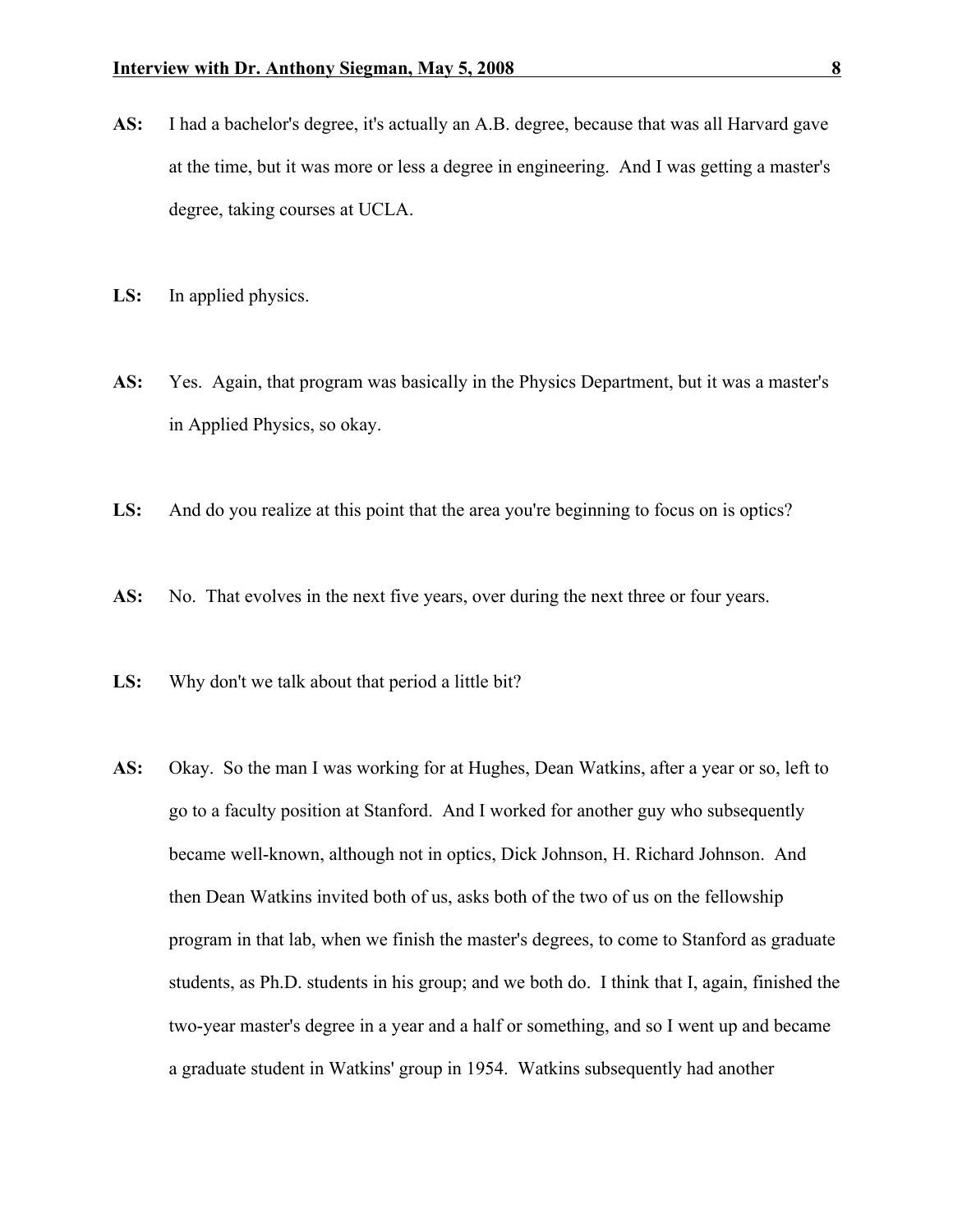graduate student named Kumar Patel, whose name will ring a bell. You probably will interview or somebody will interview Kumar Patel, who invented the  $CO<sub>2</sub>$  laser. And he has a different take on Watkins. In any case, I had a perfectly satisfactory experience. I worked on noise in electron beams, and that was my thesis topic. I do early numerical calculations on the first mainframe I think that Stanford ever had—an IBM 650 maybe? I punched cards and programmed in assembly language, and printed things out on immense green bar papers and also attempted an experiment which didn't actually ever turn out well, but the theoretical numerical calculations came out well. And so again, perhaps a year or year and a half after I came to Stanford in 1954, Watkins then moved on from Stanford to start what ultimately becomes a successful company, Watkins Johnson Company, that made microwave tubes.

Through some process that I really can't describe at this time—it certainly didn't result from my applying for this—it must have been through Watkins doing this, I ended up being given an acting assistant professor appointment in 1956, and started teaching a course, and continuing to do research at Stanford. So now I've gone from graduating from high school to at least an acting professor appointment in seven years, which is well, surely the result of a lot of fortunate circumstances. (I get the Ph.D. a year later in '57 or at least finish the formalities). Now, 1956 is the year that a man at Harvard named Nico Bloembergen―later a Nobel Laureate and an immensely wonderful and distinguished guy, comes up with the idea of the so-called microwave solid state maser. And he writes a classic short paper in *Phys. Rev. Letters* (*Phys Rev Letters* exists by that time) which just absolutely tells how to make a realistic microwave maser amplifier,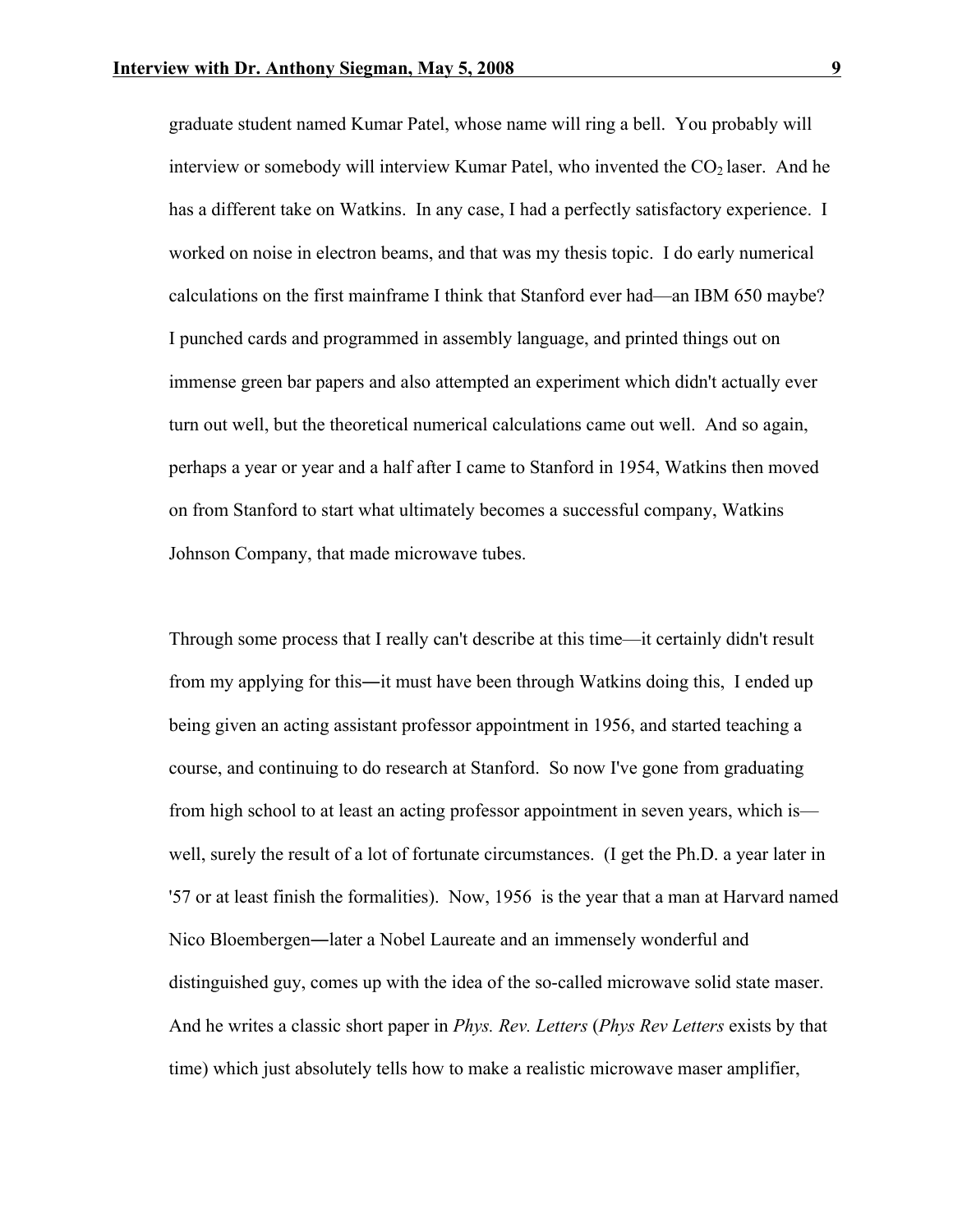presents a very clear analysis, and at the same time, very solid physics. And in my view, at least, Bloembergen's invention was the development that broke open ultimately four years later the advent of the laser itself.

Townes' 1951 invention and 1954 successful operation of the first maser, the first ammonia maser, was beyond any question an immense intellectual contribution. But I'm not sure that anyone other than one or two other places, ever built an ammonia maser. I'm not sure that it ever really went into any practical application. It may have been, for a little while, a time or frequency standard. But it is another prime example of the role that microwaves played in the advent of lasers, because Townes understood microwave cavities, which I think a lot of other atomic physicists or molecular physicists wouldn't have. At least he understood that you had to have some kind of resonant structure or cavity along with a population inversion to make a successful stimulated emission device, and he did this in 1954.

But it was Bloembergen who, in essence, with the microwave solid-state maser, showed that microwave pumping, pumping between atomic levels, could create inversion and give you a way to make a device that would be a coherent stimulated emission device. And so I started, at that point, switching over from microwave tubes and began making microwave masers—they turned out to have some applications for very low noise microwave receivers, and they were used for some radio astronomy and some space communications and so on. But they were rapidly made obsolescent. They had much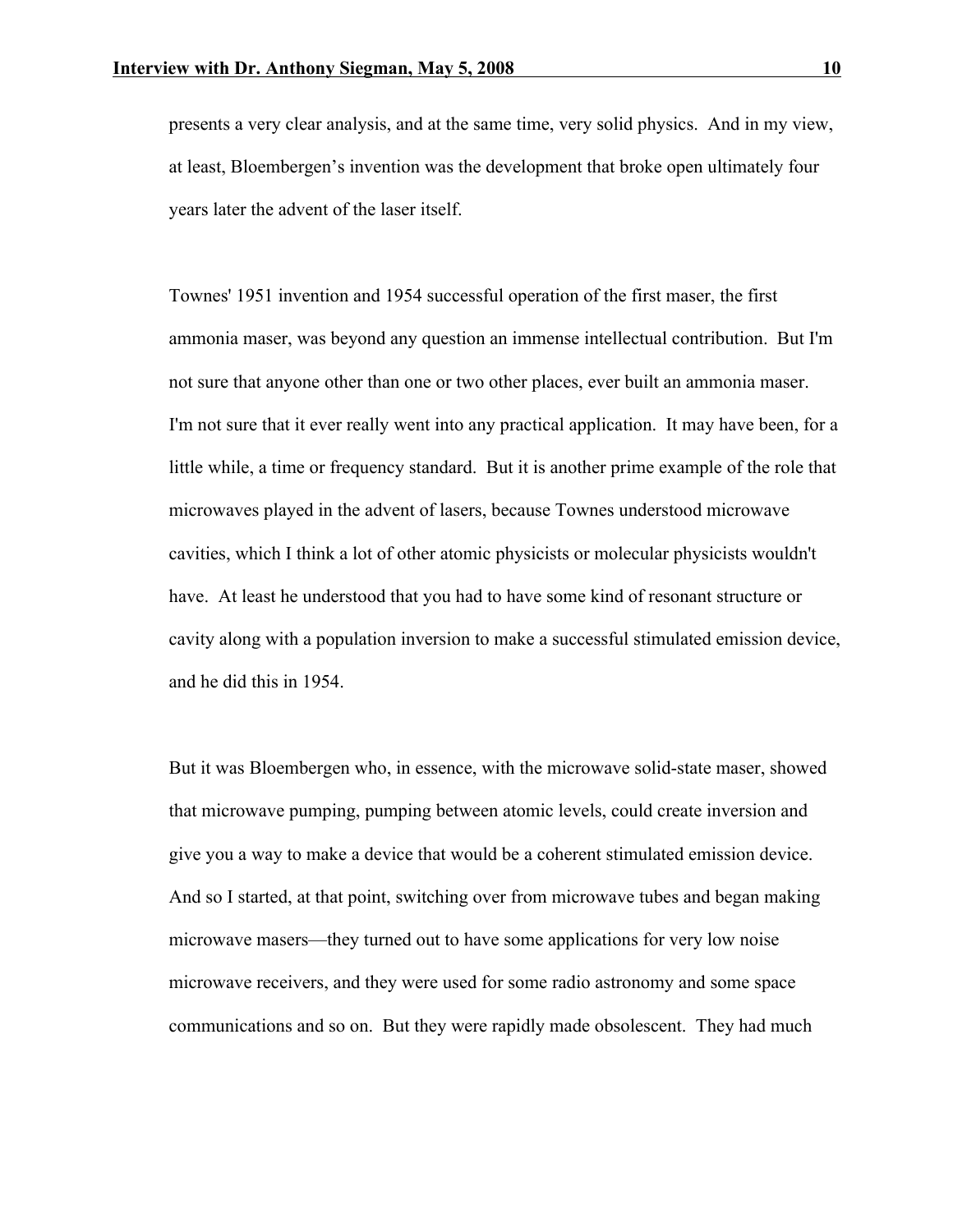less noise than other microwave tube amplifiers but they were rapidly made obsolescent by subsequent developments, which I'll say a little about.

Another very important idea that came along at this time was something called the parametric amplifier and the parametric oscillator, again in microwaves. And these were very low noise devices that were simpler to make than the masers. They didn't require liquid helium, they didn't require a huge magnet. And incidentally, Ted Maiman, for whom CLEO had the very heavily attended memorial session yesterday, was also working on microwave masers at Hughes, this was his assignment in 1957 to 1960, when he thought more broadly and invented the ruby laser. He and I certainly had two overlaps, or more accurately, near misses. I would've been a graduate student at Stanford in EE when he was doing his physics degree there with Willis Lamb. And he had earlier been a EE master's student at Stanford. The other one I'll come to in a minute. I also worked on these various microwave solid state parametric devices and made some contributions in this.

Jumping back a little bit, there was something that one took in high school at that time called the Kuder Preference test. You were asked a bunch of questions: "If you have an afternoon free, would you rather go to the library and read a book, or go outside and play baseball?" or something like this. The scientific validity of this test is probably very dubious, but they come back and tell you, "Well, you should consider this or that career path, fashion design or whatever." And I certainly remember that when mine came back, what was recommended was not engineering nor science, it was clerical [laughter], which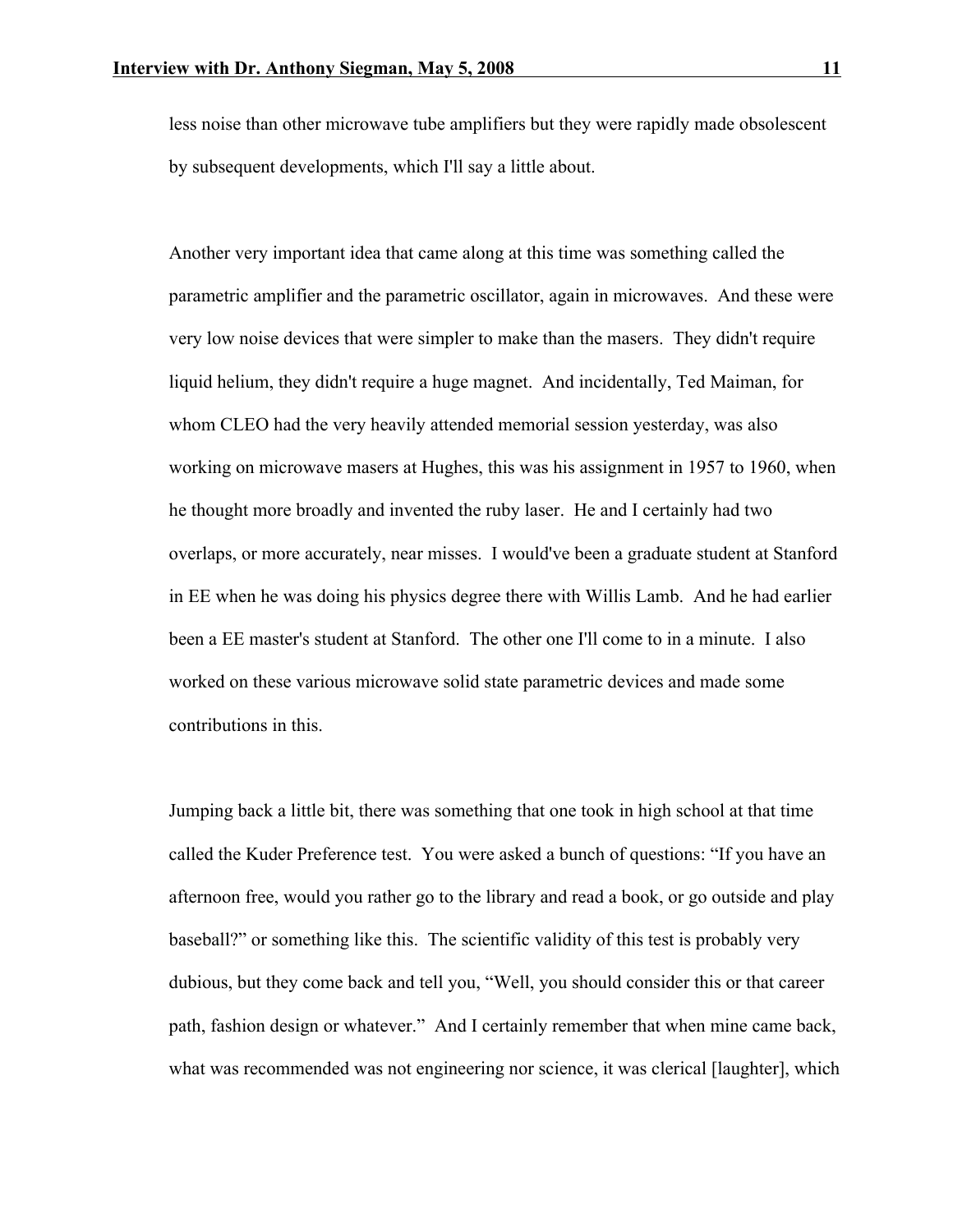might've been in my genes because since my father was an accountant and a controller. And I wasn't disappointed or anything else. I didn't have any great reaction to this. But I think where it may have been a valid assessment, is that I have always gotten satisfaction from collecting ideas and analyses and scientific principles in whatever it is I'm working on, and reading a lot of papers and collecting references, and trying to bring those all together into a unified, clear presentation—put everything in a common notation and so on. We'll get back to this, I think, in a short while.

So as a new faculty member, I started writing class notes and a book on microwave masers. And I guess it would have been the early 1960s, a year or two after the laser was invented that that book came out with McGraw-Hill. In retrospect, it was an excellent book. It was very well done. The only problem was that the microwave maser, the solidstate maser, was being totally replaced by other things. Nonetheless, it got translated into Russian and Polish and got good reviews. But it just totally lost its market about the time it came out. So now it's 1957, and then 1958. 1958 is a landmark year—and Townes and Schawlow write this famous Phys. Rev. paper on of how to make a laser. And as Jeff Hecht said in the tribute yesterday, they give an excellent physical analysis of what's needed to make a laser, and they try to suggest one or two ways that you might do it, none of which actually really ever turn out to be successful, or at least important. But their stature in the field, and their writing this Phys. Rev. paper gets a lot more people interested in how can we go from masers to lasers. And I really was not one of those, to be honest. I didn't have the imagination— the drive toward looking for broader things that, for instance, Ted Maiman obviously had.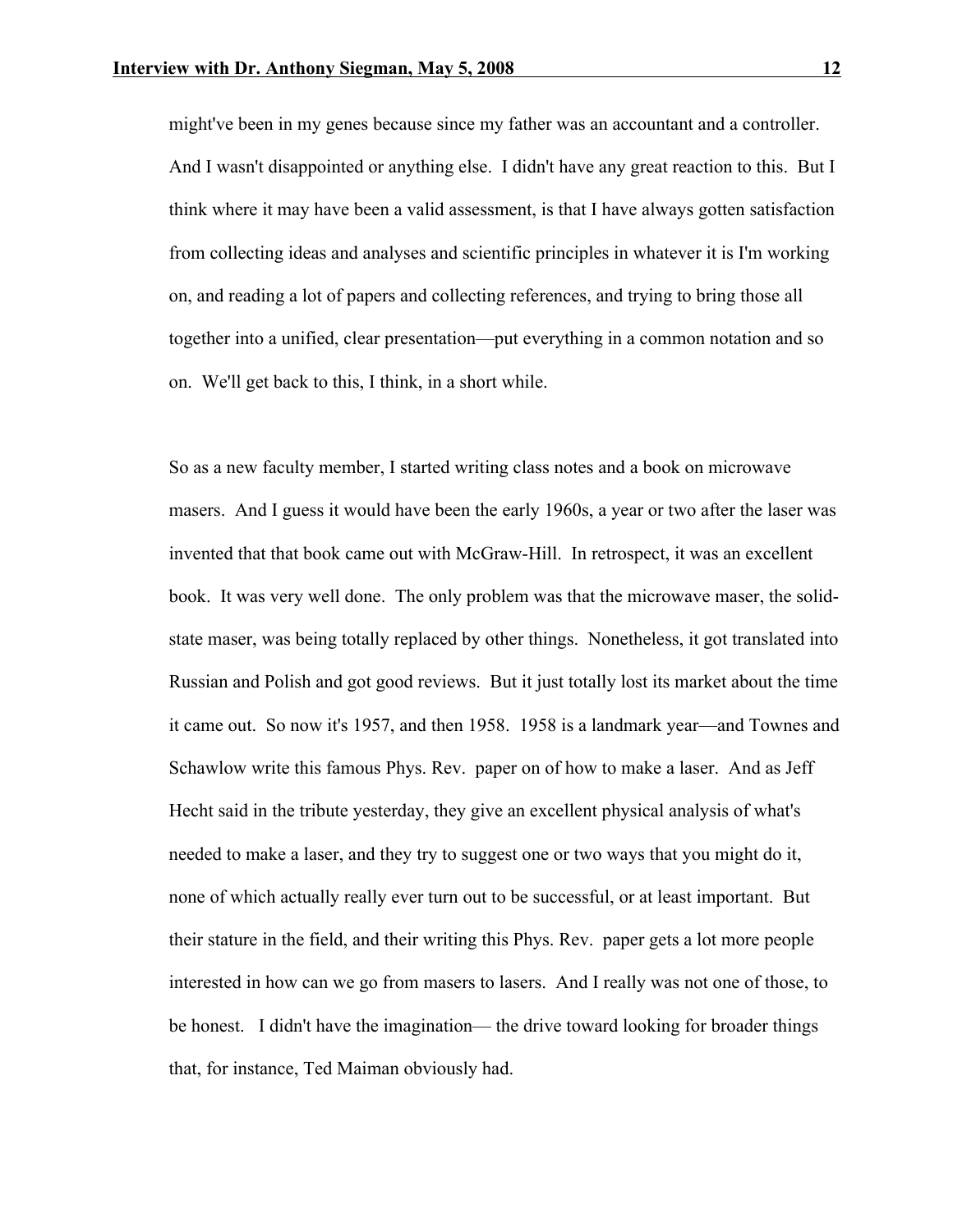Then the next year, the thing that happened in 1959, was that Charles Townes organized the famous Shawanga Lodge meeting on quantum electronics in 1959. This was sort of a Tube Conference-like thing, in that it was mostly by invitation, a few hundred people. It was held at a resort in the Catskills whose clientele was probably to a large extent from New York City and from the Jewish community in New York City. And they, I don't think had ever had a technical meeting before. One of the little wrinkles that I remember is apparently normally, if you go there, you go there as a family, you go for a week, and you book or are assigned a table in the dining room. That's where you sit every day for a week, and your partially used wine bottle may get taken back and brought out at the next meal and so on. And that's what the waiters were used to. And, of course, the scientists would come out of the meeting room and whoever you were talking with, you wanted to sit down with, and I remember some incident where they just—the waiters were not able to cope with this idea. They wanted everybody to sit at the same seat for the rest of the week, like being assigned a seat on a cruise. And that was kind of entertaining.

But this was a great meeting in which something like eleven subsequent Nobel prizes. I've forgotten the number, it's eight, nine, eleven, something like that, at least eight Nobel prizes came out of the attendees of that meeting. And, in fact, at least one of the graduate students who was kind of an errand boy at the meeting later became a Nobel laureate. Townes had brought some of his graduate students along to the meeting to assist with things at the meeting. And so Maiman would have been at that meeting, and I was at that meeting. In fact, Townes invited me to be on the program committee for that meeting,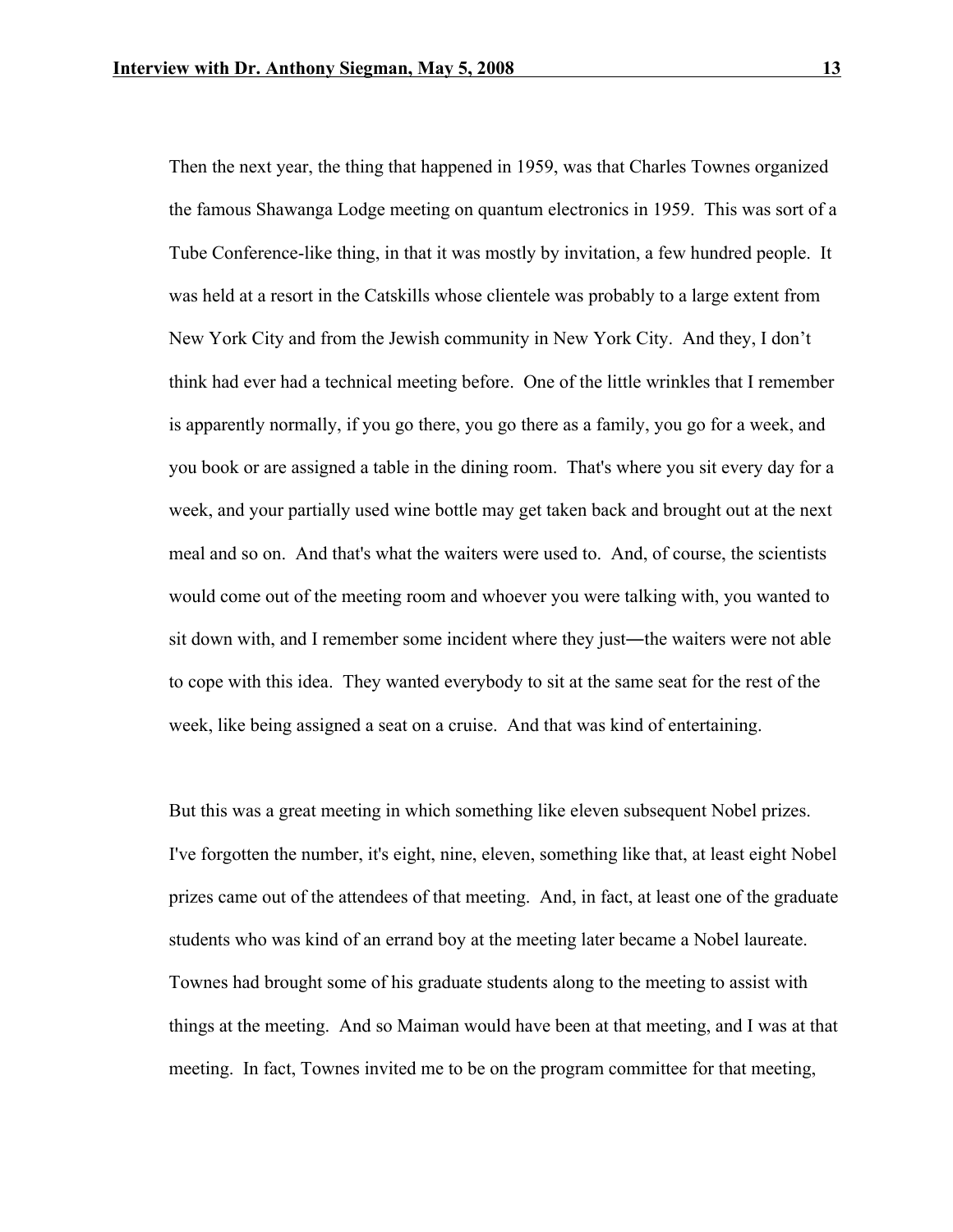which was really, looking back, a substantial recognition. I was, by far, the youngest guy and the least distinguished at the Program Committee meeting. I have a classic picture of the Program Committee meeting, which I cherish, in which you can go around the room and point out Bloembergen and Townes and Charles Kittel and a lot of other people who—Rudy Kompfner—who were at the time very distinguished.

And so Townes must have somehow found some merit in something I'd done on microwave masers. And so I, again, got to know a lot of the people at Bell Labs. And so it's now 1960. Maiman makes the ruby laser. As several people said last night, or yesterday afternoon, it was so simple, you could buy the parts off the shelf, the flash lamp, you could order the ruby―I guess I'm not dead sure about the following, and nobody said it last night, but this was still the era of mechanical wrist watches with jewels for the bearings. And a 21-jewel Bulova was something that would be like a Rolex today in terms of the advertising. These jewels are tiny little things that sat into the watch, and a pointed pin goes into them as the bearing. These watches are assembled by presumably―I don't know, again, perhaps Asian women or something in sweatshops are making these. And they're putting the jewels in with tweezers. The jewels are sapphire. But sapphire is clear and transparent, it's very hard to see them. So you want a little color in them, and it's known that you can put in some chromium and chromium-doped sapphire becomes red or pink and is ruby. And now you can see them.

And so that meant that ruby was grown, as I understand it, by the ton. This was not a precious crystal or jewel, despite what Cathleen Maiman said yesterday, and was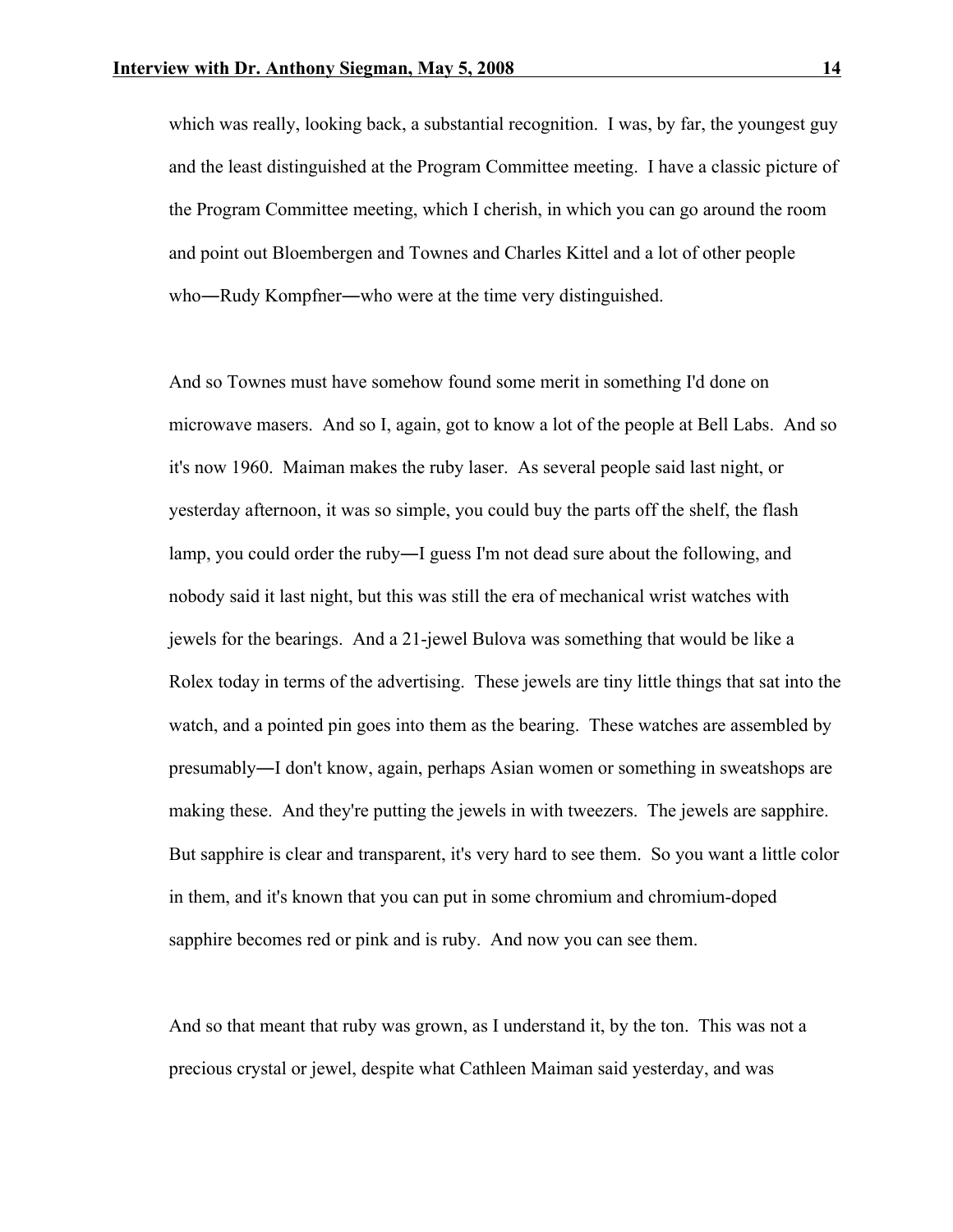available. So you could buy―they weren't necessarily good optical quality—but you could buy ruby rods. So we started instantly to acquire one of these at Stanford. And part of the milieu at the time was also that as a result of all the success of radar during World War II, the government was generously funding research. You may recall, there was an ad for whiskey: "Now that you're up, get me a Grants." And there was a physics cartoon about "Now that you're up, get me a grant."

So we were really able to do this, and it wasn't expensive. And two or three of us young faculty members got together and—in addition to making ruby lasers—were thinking about ways to improve them. The spiral flash lamp that's shown in all the pictures of Maiman was connected to a capacitor bank, and then you had to make a spark to trigger it. Our first spark source was a Ford Falcon spark coil from the auto parts store. I began to develop at that time, an interest particularly in how to shape the mirrors that were necessary on lasers of all sorts. There had been work done by—this was mentioned again yesterday—by Fox and Li at Bell Labs and Jim Gordon and others, and the idea of socalled stable optical resonators, stable periodic focusing systems was becoming understood. The stability of periodic optical focusing systems had antecedents in the focusing of electron beams, which is something I knew something about from having worked on the beams going through these long skinny traveling wave tubes, the electron beams.

And then through a series of circumstances, I realized that it would be possible to make a so-called unstable resonator that could be used for high-power lasers, and it would have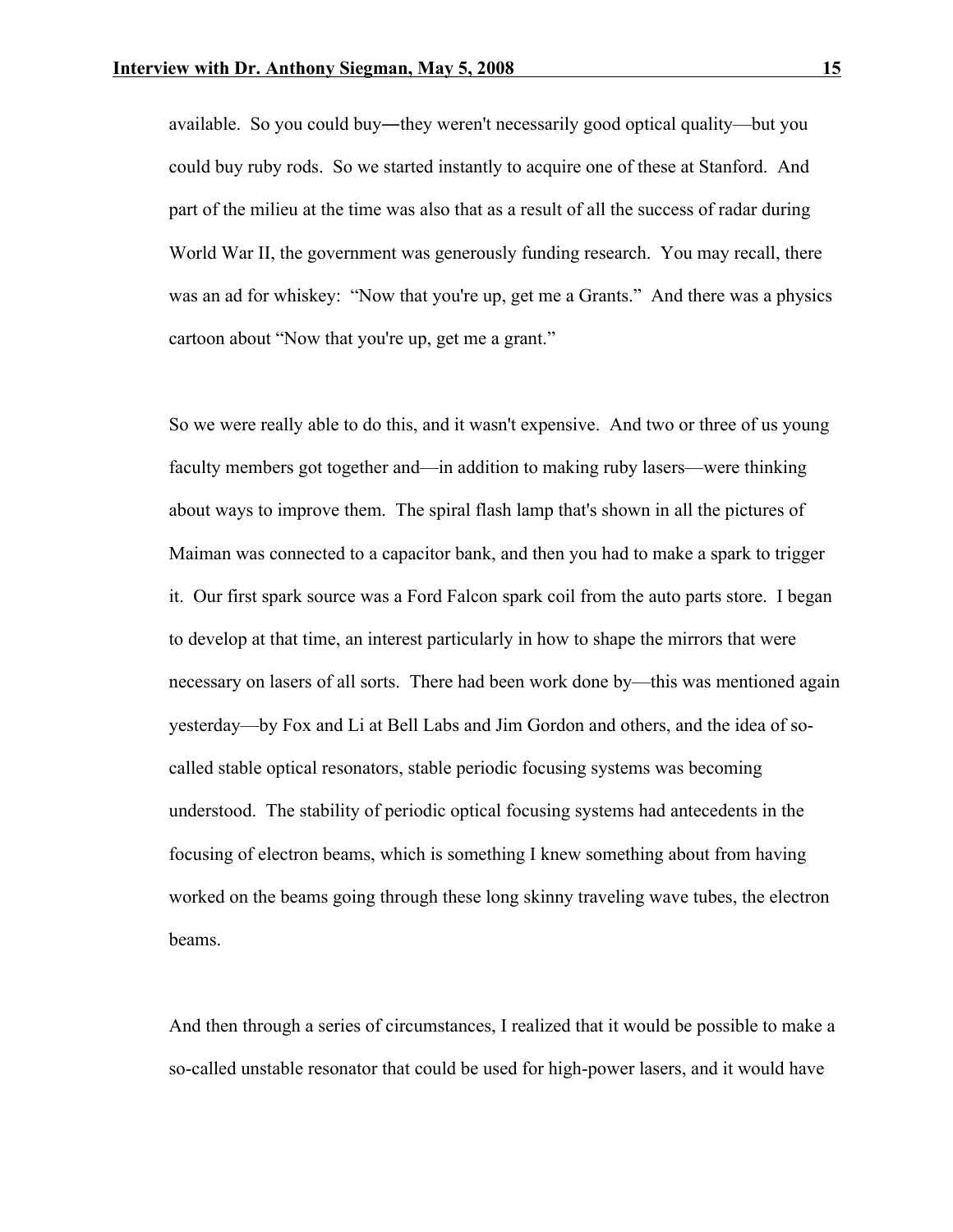some attractive attributes of large mode volume and so on. That idea has since become a useful technology for various kinds of high power lasers. If the Star Wars lasers had ever been feasible in many other ways, which they weren't—never were—they probably would've used unstable resonators. And Bob Byer, whom you talked to earlier, at one point made a very good high-energy solid-state laser using an unstable resonator, among other things. So at that point then, I began to switch over more and more from microwaves into optics and lasers and applications of lasers and techniques for lasers.

- **LS:** And now we're right in the era at which you joined the Optical Society, which I have as 1961.
- **AS:** That's interesting. I didn't have that number. That's very likely. Okay.
- **LS:** This is according to the Optical Society of America's records.
- **AS:** Okay, I believe it, I believe it!
- **LS:** If they're accurate, then we can go by that.
- **LS:** So tell me what you knew about OSA when you joined in '61.
- **AS:** Well, let's see. Let's first of all say that the primary society for the microwave part of my career would have been the IEEE, which had previously been the IRE, the Institute of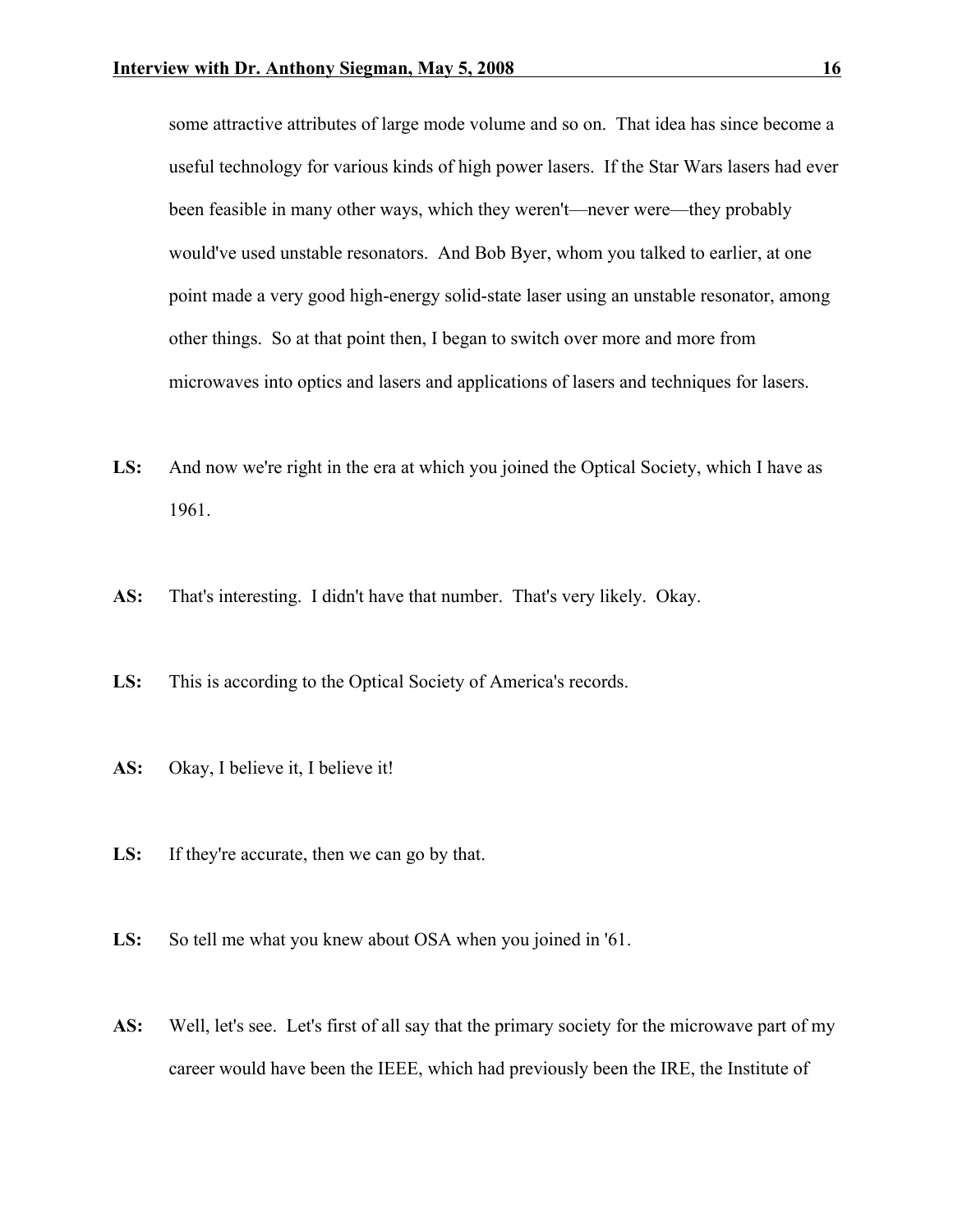Radio Engineers. And the journals that were published—there were the Transactions, the Transactions of the various technical groups. There was the IEEE Transactions on Electron Devices, and the IEEE Transactions on Microwave Theory and Technique, ED and MTT, and primarily the electron devices one. A lot of the early laser papers went into that. And I probably joined because I was interested in getting the journals, in particular the *Journal of the Optical Society of America*.

At some point along there, and again, I have a hard time stating the exact date, IEEE began its *Journal of Quantum Electronics*, the IEEE, *JQE*. And at some point in that era, the IEEE *LEOS* would have been formed as kind of a spin-off away from electron devices. The Transition on Electron Devices basically converted to solid-state semiconductor sorts of things, at least for a while. So I almost surely would've joined OSA, partly to go to the meetings, partly to get the journals. That would have been the natural thing to do. Then there began to be a set of quantum electronics conferences. The Townes Shawanga Lodge meeting was a sort of a predecessor to that. The first real quantum electronics conference in the sort of continuing series, I think would've been in Berkeley. I was going to go back and dig into records and chronologies and I'll turn over to Chad a lot of the early program booklets and so on from those meetings. But there was one in Berkeley, I think, in 1960, maybe '61. And then there was one a few years later in Paris. These were planned and put together by something called the Joint Council on Quantum Electronics. A cooperative cross society group between IEEE and OSA. So there would've been representatives from both of those societies.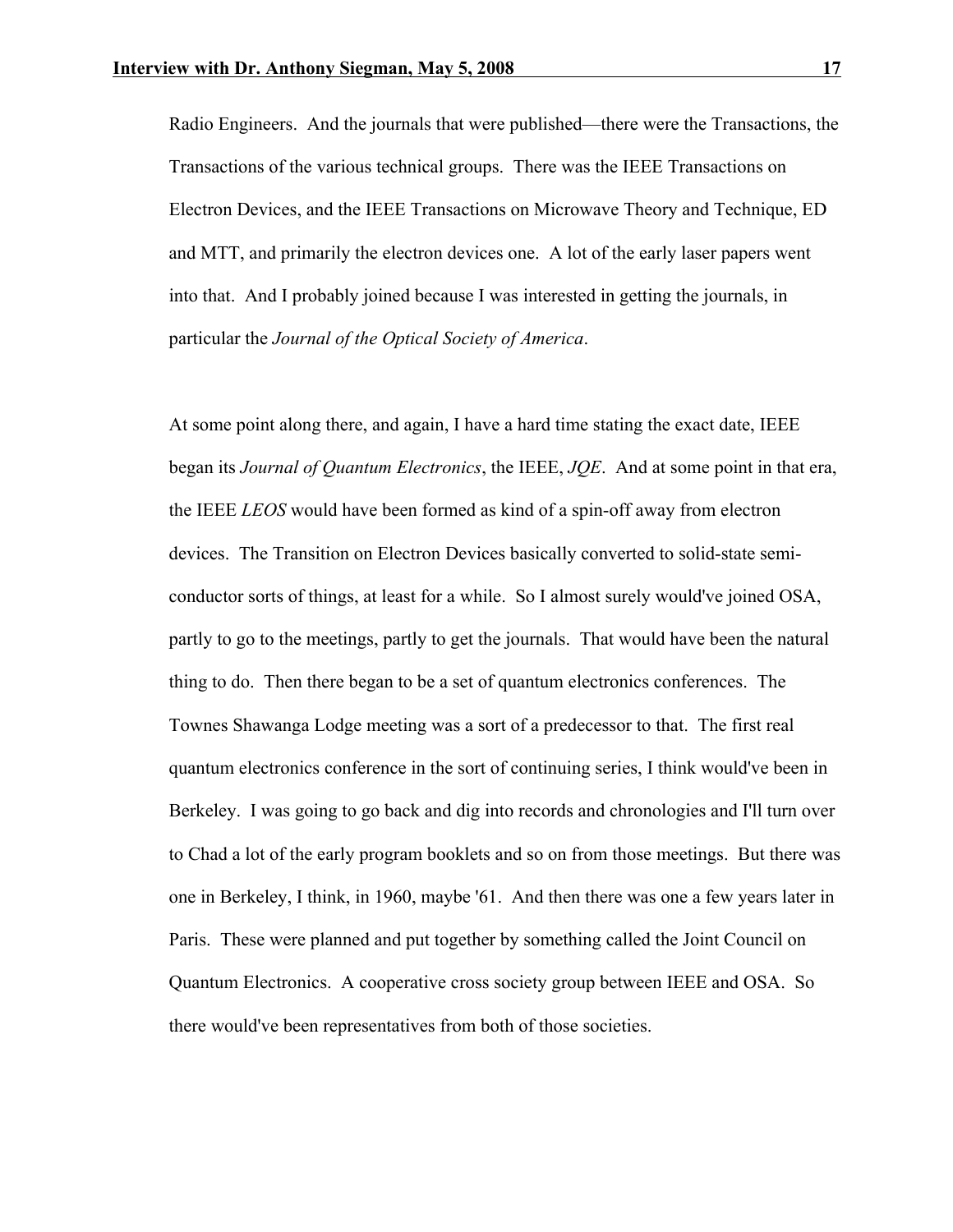You may also find out from others, there were some people in the OSA who almost had to be dragged kicking and screaming into the laser field or into recognizing that lasers were going to revolutionize the society. They wanted to stay with traditional optics. I don't recall ever knowing very much about that aspect myself, probably because I came into this more from the IEEE side. And I haven't had a chance to go back and see just when I did what in this. But I certainly became a member of one of those, the JCQE, part of that administrative or organizing process for society affairs. I really don't remember details, except that at some point, I was asked first to be the program chairman of one of the Quantum Electronics meetings. I'm embarrassed how fuzzy the details are, but I was asked to be the program chairman for one of those meetings which was held in Phoenix, I think, in Arizona, and it might've been '65. And there was a kind of semi-automatic progression at the time that whoever was the program chairman for one meeting became the conference chairman for the next meeting.

And so I was program chairman and then conference chairman for two of those meetings in the late 60s, in either Phoenix or Tucson, and the other in Miami. They were enormously oversubscribed meetings because the field was just exploding. And it turns out if you look into it, essentially every major laser that we have today had actually been demonstrated or invented in at least some kind of primitive form by 1966. There just was an immense explosion of the field, of lasers and of non-linear optics, within five to six years after Maiman's first ruby laser. In 1960 alone, after he made the ruby laser on May 16<sup>th</sup>, 1960, within three or four months, a man named Peter Sorokin at IBM Labs had made samarium and uranium solid-state lasers, at least one of which was a true four-level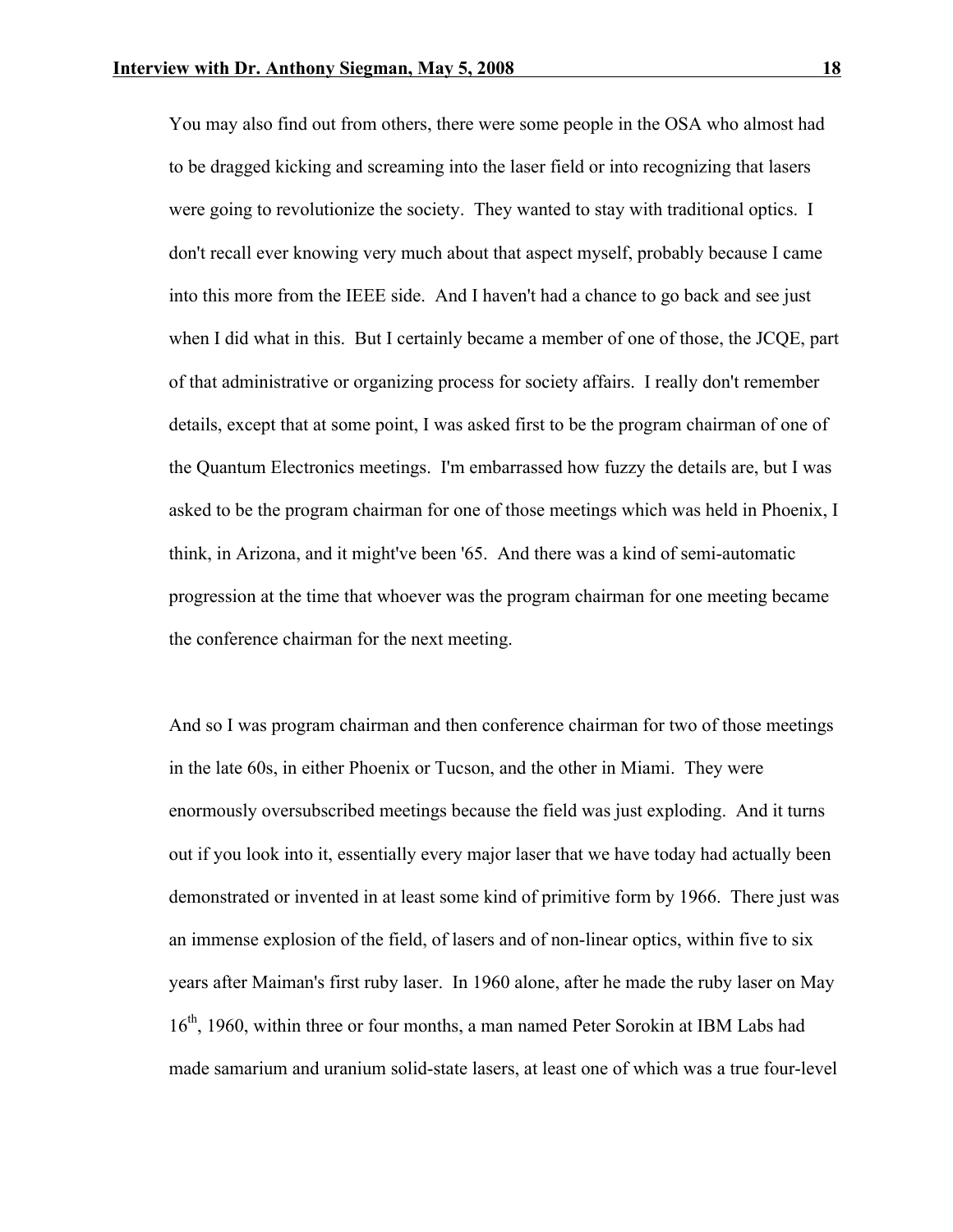laser. Those were the second and third lasers. And then Bell Labs really pushed on their gas lasers, and I believe the first helium neon laser, not the red one that is now common, but the 1.15 micron helium neon in the infrared was operated December 1960, and published early the following year. And then in 1961 through '66, a real explosion of the field. And as part of my personal chronology in 1964, Bloembergen went on sabbatical from his position at Harvard, and I was invited to come back and occupy his office or at least teach a course or two for the semester that he was away. So I was at Harvard for, essentially, a semester with my wife and two small children—three small children. It was 1964. And since we were going to be back there for a year, I then spent the Spring semester of 1965 and into the summer working on an experiment that Charles Townes and Ali Javan had in progress at MIT. It was actually a kind of a Michelson-Morley ether drift experiment that they were doing using a laser on a rotating table. They were doing this in a seismograph vault that was out in a suburban town called Harvard, Massachusetts.

That was not something I directly had much real technical background in, general laser knowledge. And I'm having a mental block here—there was someone who was primarily doing that for them, whom I worked with. I'll probably think of this in a minute. But that was a very nice year-long sabbatical on the east coast. When I came back to Stanford, at some point along the way, Schawlow had come to Stanford as a faculty member. And I could say quite a bit about kind of the earlier history of how Stanford got into microwaves and so on back in the 1930s, but I think I'll skip over that. But Felix Bloch and a man named W.W. Hanson, who died tragically early but was a really important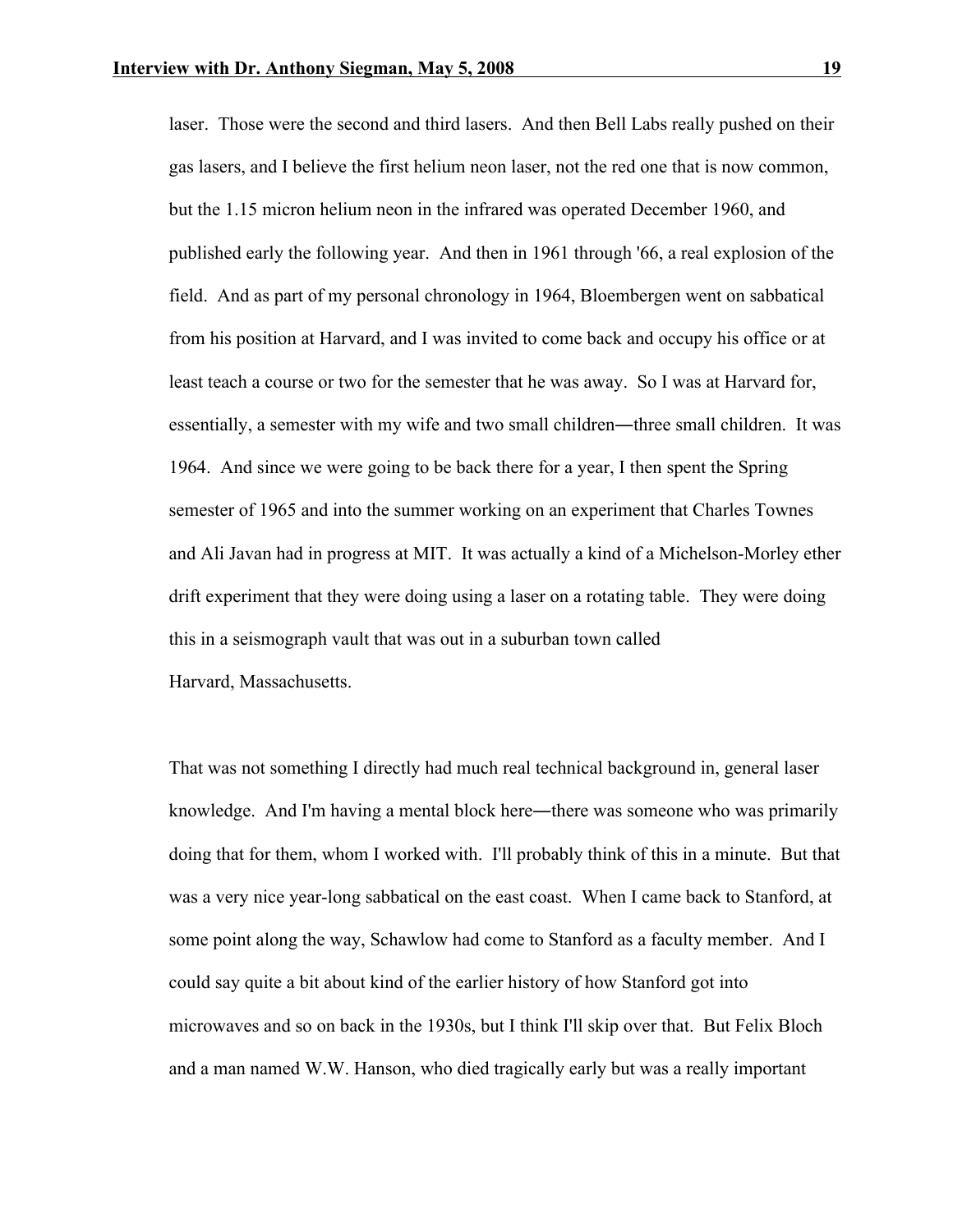figure, invented the microwave cavity and patented it with a patent in which the figures look like what everybody knows in microwave textbooks, in standard electromagnetic theory textbooks. And, of course, the Varian brothers and the Klystron, and Hewlett and Packard. And Frederick Emmons Terman, who was a major seminal figure in all this.

And so I was in that milieu, or I was a descendant, if you like, of that Stanford ancestry, or maybe an adopted child of it. At that point, Bell Labs had invented something called mode locking, which is a way of generating ultra short pulses by having the signal that runs around inside the laser cavity, instead of being a continuous signal going back and forth, it becomes a very short pulse. This pulse goes around and around and this generates a train of very short pulses, and those are very useful for communications and measurement purposes, and have led to the whole field of ultra fast physics today. My contribution to that topic came from my having taught a Fourier transform course, so that I understood the time-frequency-bandwidth relationships of all this very clearly from electrical engineering concepts. Those were fundamental EE concepts. And I was able, together with a grad student named Dirk Kuizenga, to come up with a very simple analysis and model that really, in a very simple way, predicted the properties of active mode locking , the pulse widths that could be obtained, and how to design for them and how they depended on this and that. This analysis, and experiments we did to confirm it, achieved some notoriety. Its the Kuizenga-Siegman model of active mode locking.

And I became involved, along with a lot of other people, with a lot of chemists and others who wanted to use those pulses to measure fast chemical reactions and physical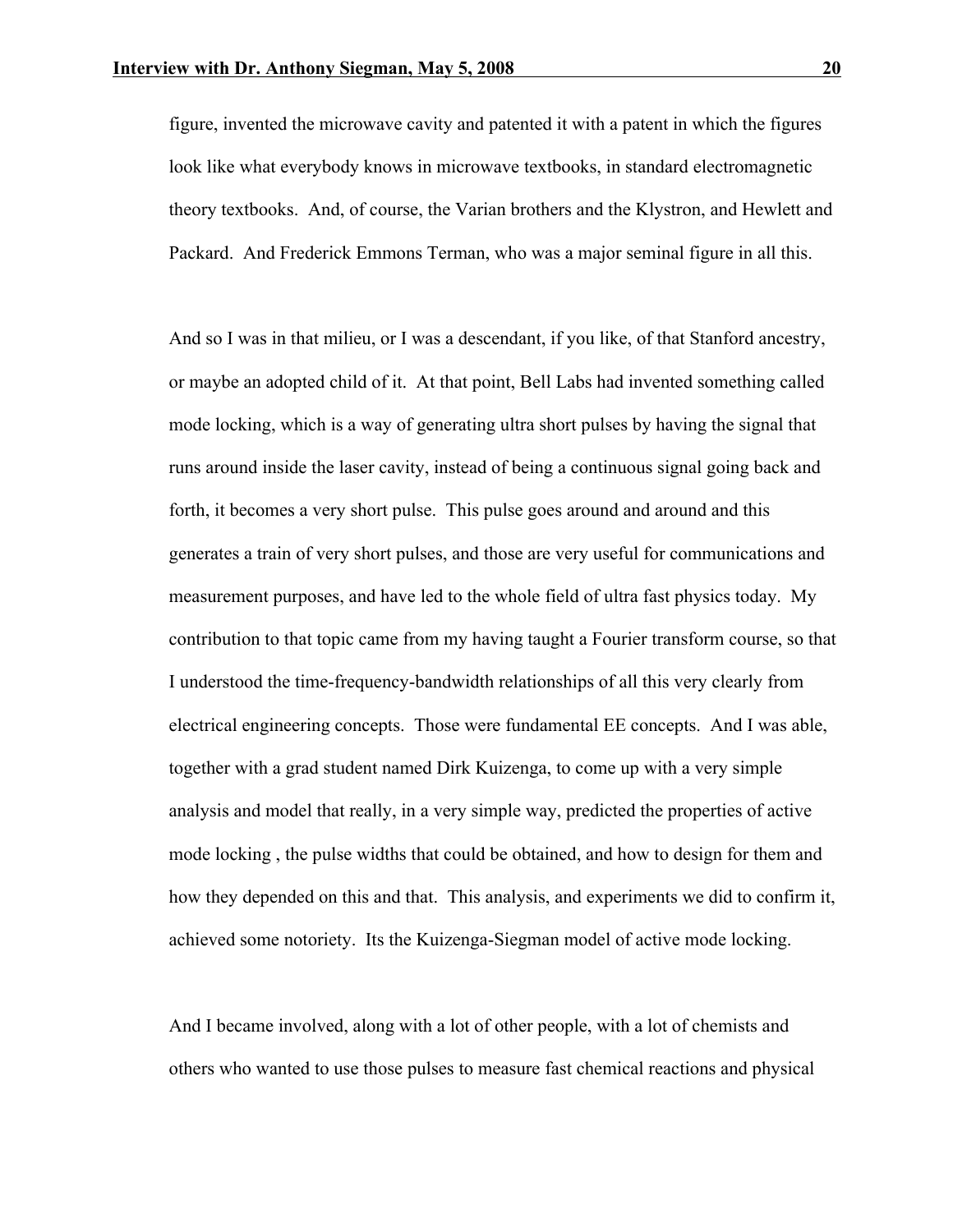phenomena. OSA started a topical meeting, which was initially known as the ultra-short pulse meeting, which has gone on for many years, and continues today. So I attended a number of those meetings and was on program committees, and ultimately co-chaired one of those meetings, and I'd have to think when that actually was, mid 70s, early 70s maybe.

At the same time, I was regularly, year after year, teaching a two-quarter Stanford graduate EE course which started out as masers and lasers, and rapidly evolved into lasers only. The analysis and the fundamental physics of masers and lasers are very similar. It's just the same phenomena at different frequencies, or very different wavelengths. So I wrote a successor to the microwave solid-state masers book, which was called Introduction to Lasers and Masers. It had a dramatic picture of a laser beam seen from twenty miles away on the cover, which came from an early Spectra Physics advertising brochure. That book came out in 1972, and, looking back, was also a good job. And after it came out, I just routinely continued generating class notes and amending and improving them. And incidentally, I came to recognize very early on that the best way to do this was to computerize it, was to do it on the computer. Before I realized that I must have burned up many, many reams of a special erasable paper called corrasable bond. Okay. I would type everything myself. I was a good typist.

Although, as an aside here, a weird or not-so-weird anecdote. When I was in high school, I wanted to take a typing course, which was taught at the school. And the principal of the school, Father Sheehy, would not let me do this because he just thought I should do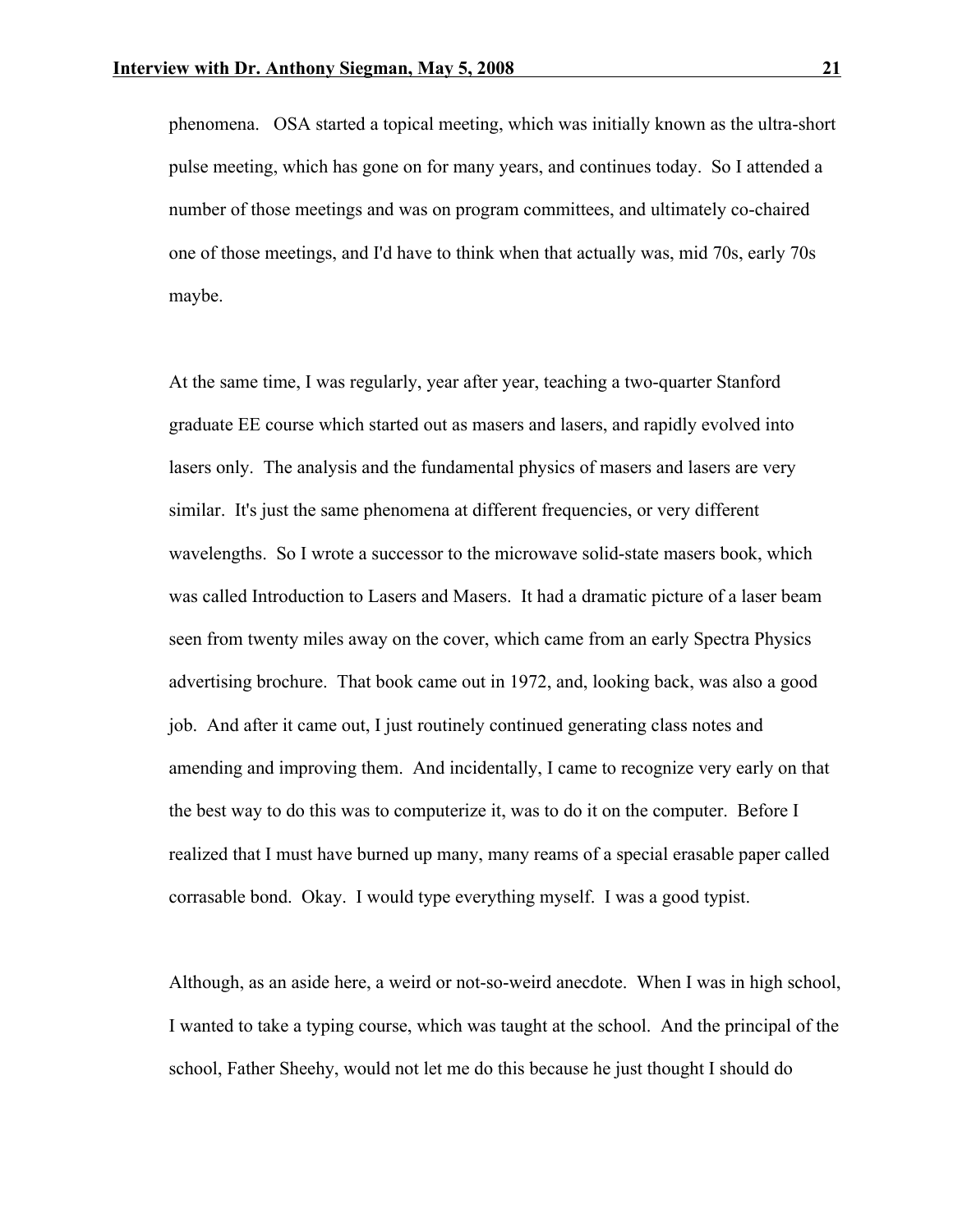serious things. I was smart enough, I didn't have to take a typing course, and he wouldn't let me take it for credit. In any event, that 1972 book ultimately evolved into a 1986 book called *Lasers*, which we can come back to.

- **LS:** I'd actually like to focus on your involvement in the OSA.
- **AS:** Oh, okay.
- **LS:** Okay, here we go. And resuming. We were going to talk about your involvement in OSA during this period from your joining in '61 to, you know, mid-70s.
- **AS:** Well again, there were two periods of my active involvement wit OSA affairs and OSA governance. One was quite early, and one was much more recent. And I have only scattered memories of the early period. I was on the OSA Board for a while at a time when Peter Franken was president, and Jarus Quinn was the executive director. I knew Jarus very well. He was, of course, a wonderful person. And I have memories of attending the board meetings, which at that time were held in, I don't know, a Holiday Inn or something, looking onto the harbor in Annapolis. There were certainly several meetings that I went to there.
- **LS:** Do you remember what the board was particularly concerned with at that time?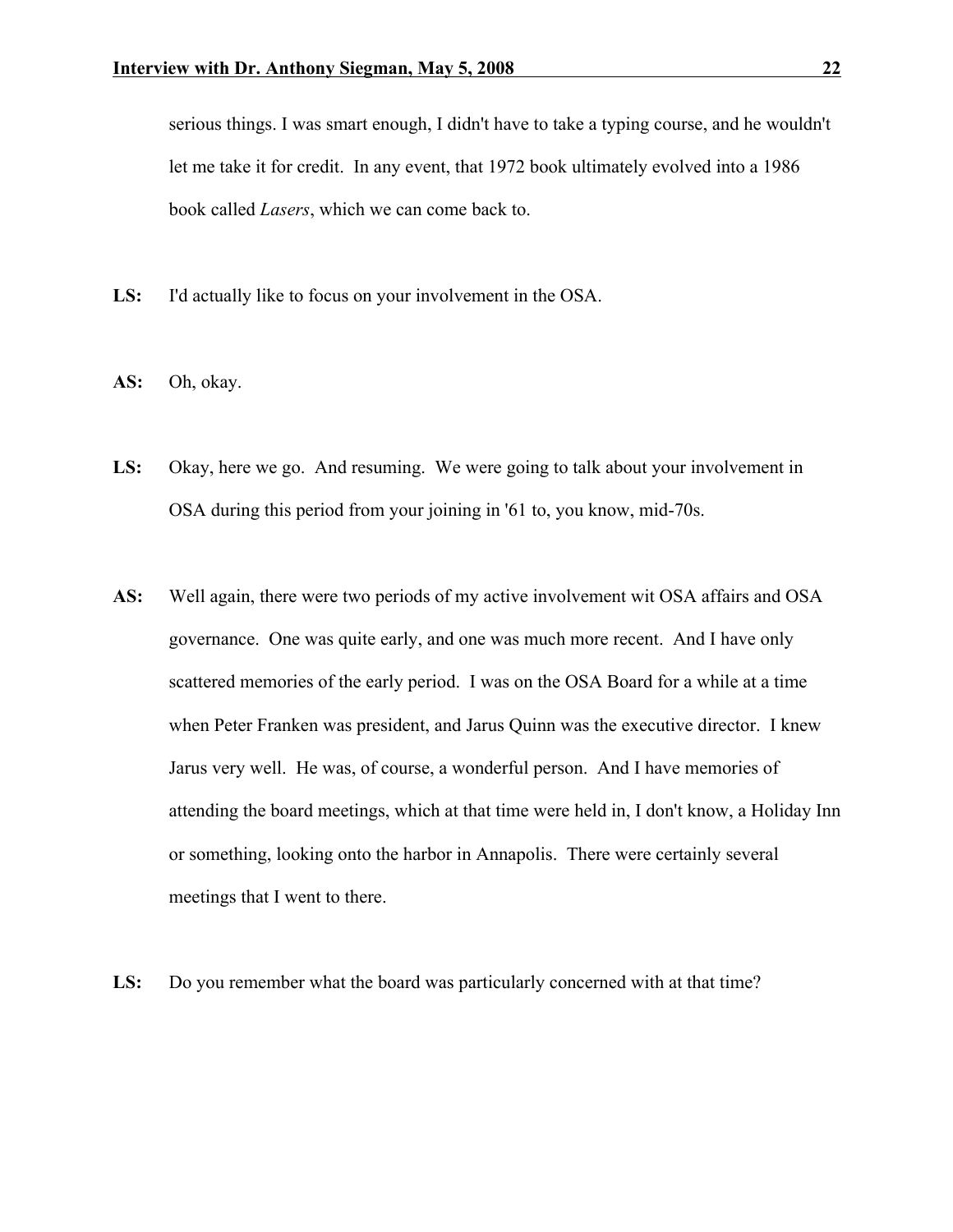**AS:** You know, the answer is no. I'm sure that looking at the minutes would bring back many memories. There were certainly concerns over keeping the Society self-sufficient, and keeping up with the field, the evolving fields. I remember, it may have been Peter Franken, it may have been someone else, who pushed to have a paid commercial survey done of the membership, by hiring a professional surveying firm. And I remember some opposition to that. "We know our members. We don't need to waste money on something like this." My memory is this survey turned out to be surprisingly productive, actually. And I do not remember controversial issues. There may have been some disputes, not disputes, but discussions over how the journals should evolve, whether we should start a letters journal, that kind of thing. And I don't know how much opportunity I'll have, but I'd like to go back and look at some of my files from that time and see if I can bring out some other memories. But I'm surprised at how little I remember from being on the board in those early days. I certainly had a lot of involvement in, of course, the planning for those two early quantum electronics conferences. But I think I may have more exciting things to talk about if we move ahead. Because there was a later period when I was certainly a member of the society and active in its affairs, and may even have been, from time to time, on the board.

I know that Jarus Quinn, at one point, asked me several times to be one of the three candidates for president, which the OSA puts up every year. And I think I was heavily involved with career, family and research, and was unwilling to do that on those times. And so I finally, as I neared retirement in the middle 1990's, was asked to run again and did say yes. That would've been in 1996 when I pretty well knew I was going to retire at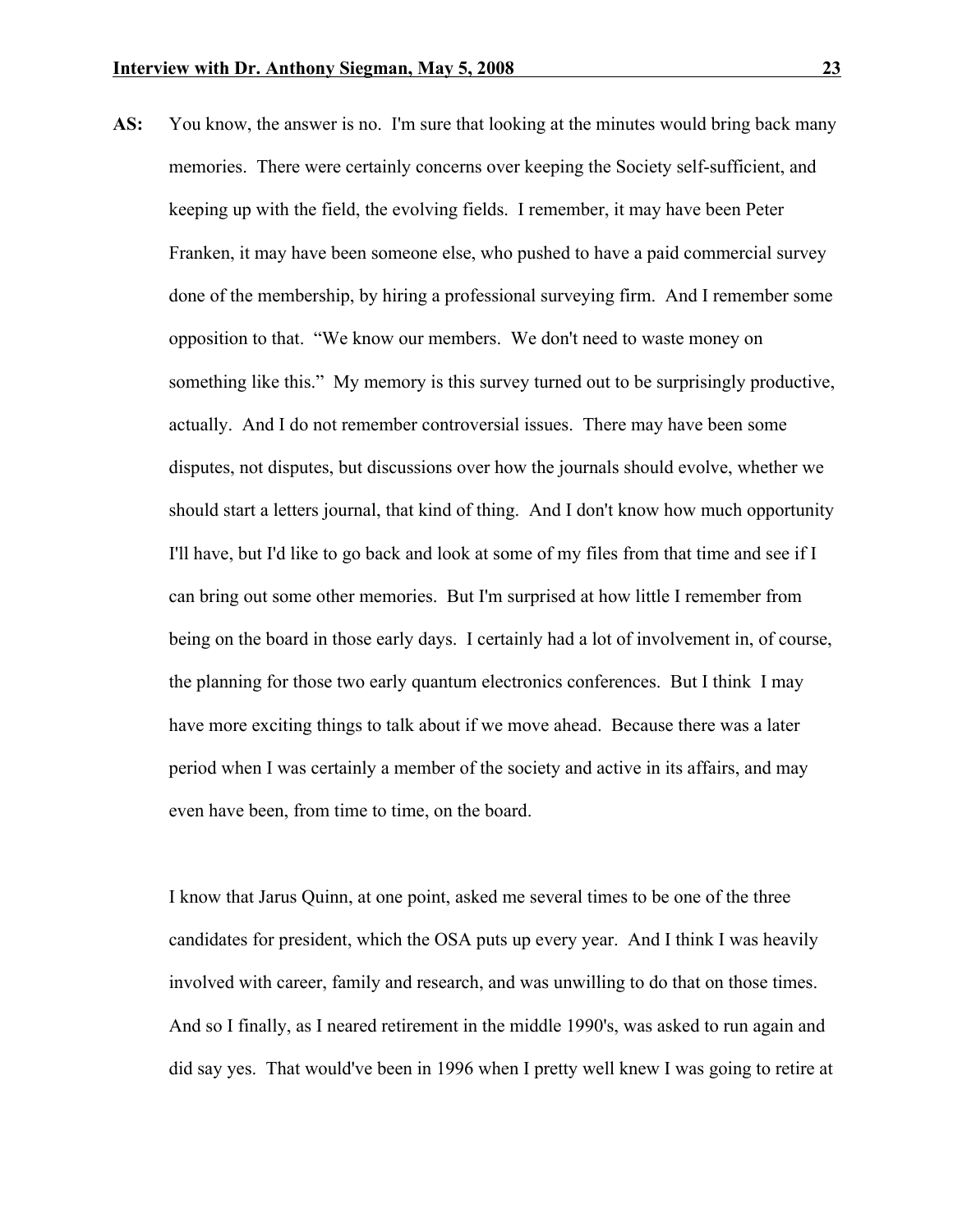the end of 1998 and stop doing contract work or at least stop doing active contractsponsored research and writing proposals.

And so I agreed and was elected to the presidential chain. As a result, I was vice president in '97, president elect '98, president in 1999 and then past president in 2000. I'd like to add: I'm most impressed and gratified that every year, three people, three distinguished people are willing to run for these jobs, and two of them get turned down. One really shouldn't say turned down―it turns out the elections are always pretty close.

At any rate, in 1996 I went back on the board and started getting very involved in OSA affairs. There's one thing I did at that time that I look back on with particular satisfaction. I was familiar at this point with how aggressively Stanford University did fundraising, or "development" is the buzz word. I had not been directly involved in that myself for Stanford, other than knowing about it, and I knew there were lots of named buildings and so forth and so on. (As an aside, the Economics Department building at Stanford has four different names on the four sides of the building almost literally, identifying four different donors.) So, there was a still quite young guy named Dwayne Fullerton who had been the School of Engineering's associate dean for development, whom I knew, and I knew he had retired. And I thought that the OSA really ought to get into the development business, and ought to have a development officer akin to university administrations, and have a development policy.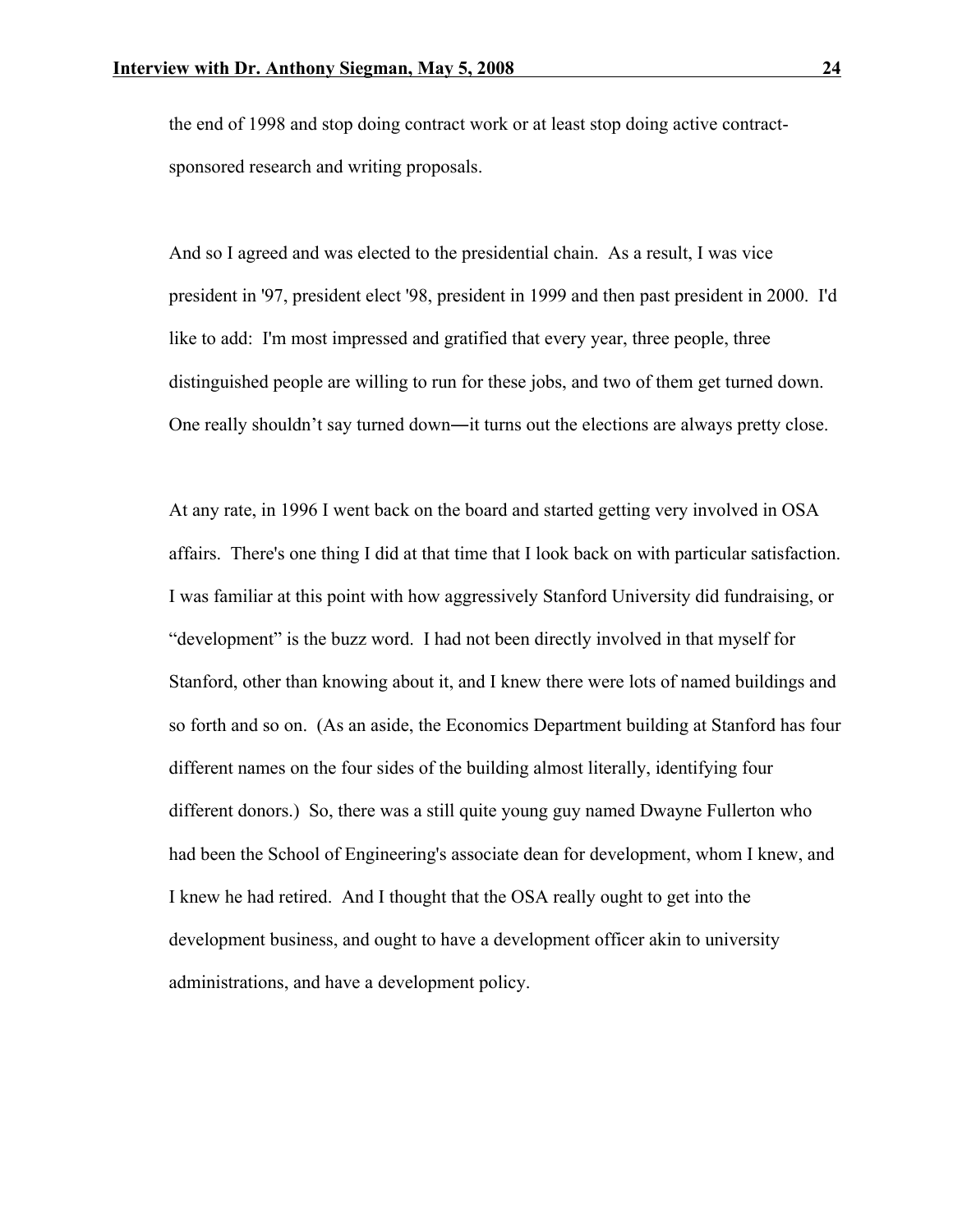So I arranged for OSA to hire Dwayne as a consultant, or at least pay for his airfare to come down and talk to the Board, or at least the executive committee of the OSA at one of our meetings. I'm pretty sure it was in Long Beach. It would've been in '97, '98, something like this. And I remember Paul Forman in particular, who just died recently but who was a very wise person in the OSA leadership, being very impressed and very interested in this. I believe these efforts were essentially what laid the seeds for the founding of the OSA foundation; in any event I helped in pushing that idea. And I think that's turned out very well.

Now the more controversial event during my presidential years was there had been one attempt, a decade earlier, to try to somehow merge SPIE and OSA as overlapping sister societies, although societies of quite different character. So that idea somehow was brought up again. I guess the guilty parties would've been Paul Forman from the OSA side, and a very great guy named M. J. Soileau from SPIE, who is a real builder, and is essentially the founder of CREOL, the Orlando University of Central Florida's whole optics program. He's now a vice president down there. So they persuaded the two societies to put together what was called a Joint Task Force to look into the possibility. This proposal immediately became widely referred to as a "merger", but it was, in fact, a proposal in which OSA, SPIE and possibly other groups would become largely independent and different components within a kind of an umbrella organization, which became known as the UNO. It was to be the "UN of Optics", and so it was called the UNO, which stood for "unnamed organization", and the final name would be decided on later.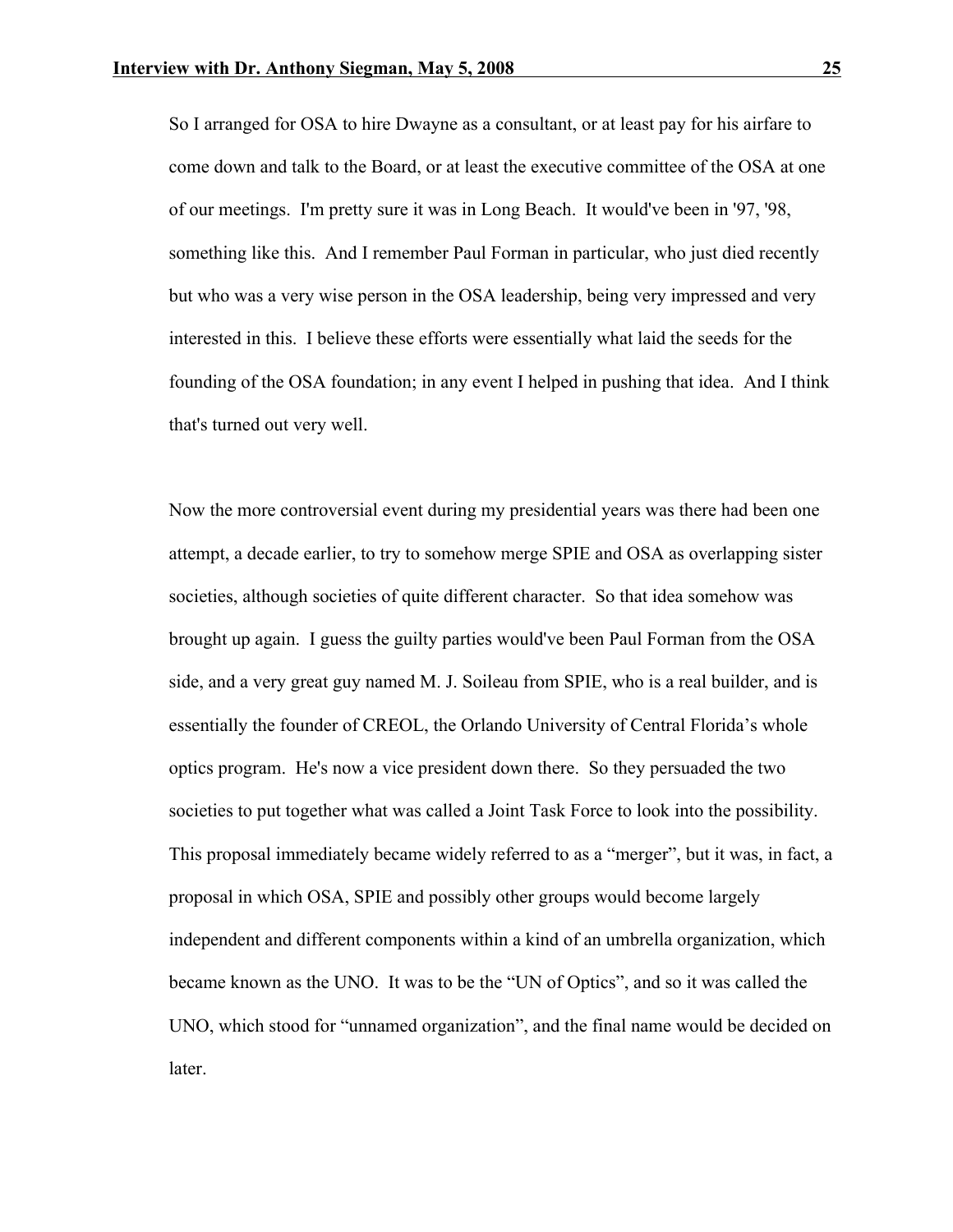So, this Joint Task Force, a group of about twenty people from the two societies, including the executive directors, and the treasurers, and I believe Liz Rogan was a member, had a whole long series of meetings trying to work out, was this feasible, would it work? We had a lot of meetings, like once a month, under a formula where we'd all fly in Friday night, meet all day Saturday, and leave early Sunday to get home to our families, by mid-day Sunday. This massive effort was very wisely led. I've been on a lot of university committees, including Stanford's Faculty Senate. I've enjoyed a lot of them. I was on the steering committee at the senate at the time when Condoleezza Rice was our provost, so I was in the room with her many times. And I've always enjoyed the contacts that these university meetings brought me. But this Joint Task Force of the OSA and SPIE was certainly the most impressive group that I've ever been part of, in the way it worked and collaborated and cooperated and brought ideas together—the most impressive such process that I've ever participated in.

And there came to be near unanimity that this "merger" would be a good idea and could be worked out, with a couple of exceptions. One of these was Bob Byer, whom I think you also interviewed, who I think just recognized that this could be a great idea, but it just wasn't going to happen. Another was Erich Ippen, who was from MIT, wonderful guy and very distinguished guy, who just had to say that he didn't believe in it. He didn't think it was a good idea. And he was very wise in that, and very prescient, I think, in that. And so he actually stepped off this joint task force.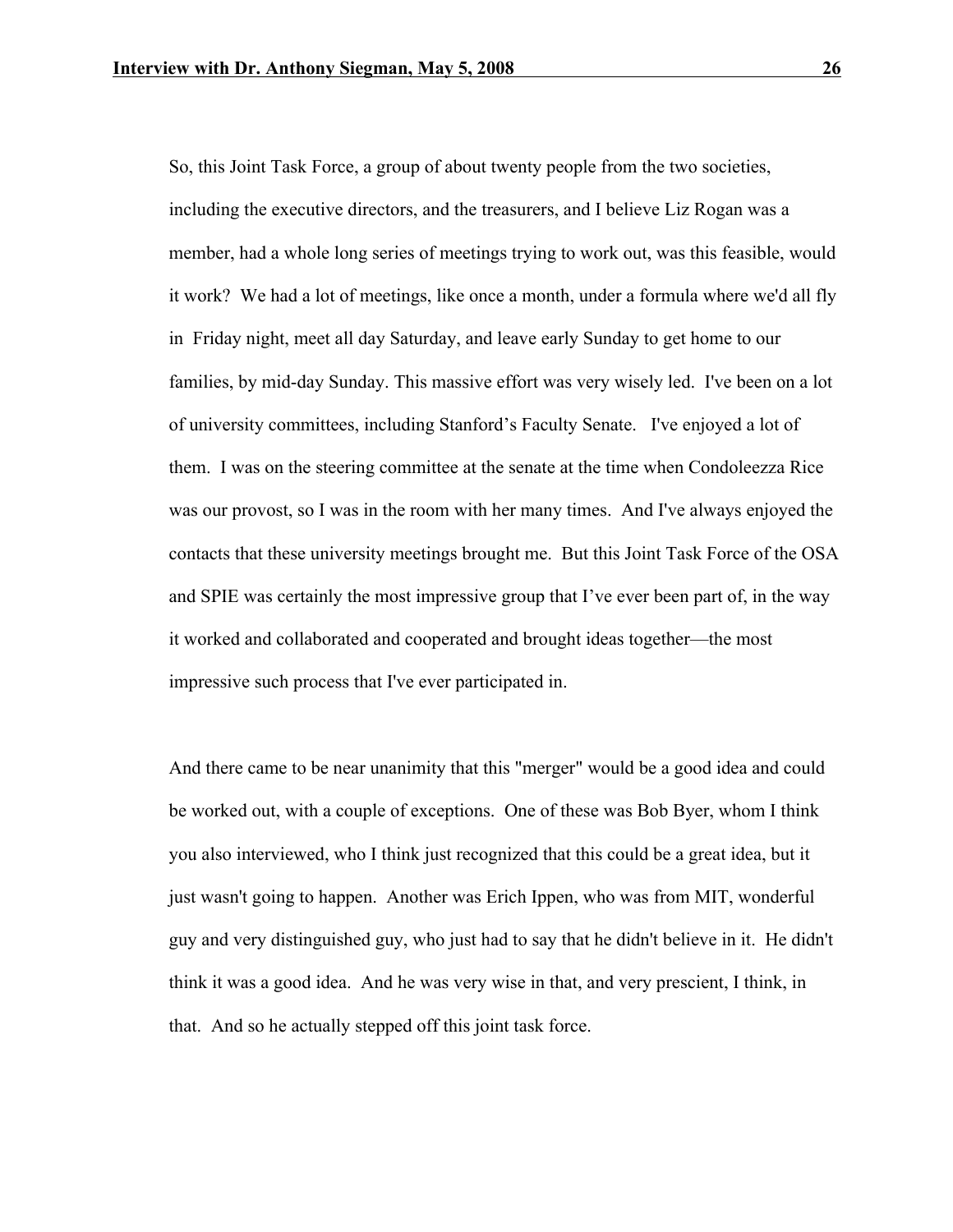This was an embarrassing—not embarrassing, but it was a difficult thing for him in a way because this was going to become something that the OSA had to sell to its members, and he was the next in line for president. The election would be held the year I was president. Eriich was in this difficult position of sincerely not believing in it, but not at the same time trying not to stand in the way. So this became, as you may know, a very controversial issue. There were "old timers" in the OSA and some new-timers, younger timers who looked down on SPIE, I think it's fair to say. SPIE is not a society in which the primary focus is on refereed or peer reviewed work. Rather they attempt to organize meetings quickly, they're productive, get books out. They put out a meetings proceeding a day all year long. They put out three hundred to three hundred and fifty volumes of meetings proceedings a year.

They have a mailing list of—at the time, 250,000 names, even though they only have about twelve thousand members. And I learned from university librarians, at the time at least, that their proceedings, even though they were totally un-refereed and had a lot of what I think it would be fair to characterize as somewhat mediocre stuff, were extremely popular with industry in the Stanford area, for example, and students as well. The industrial people would say, "These proceedings are very timely, up to date, they're very useful to us. Just give them to us, don't worry about the peer review, and we'll sort out what we like." And that was a very different ethos from OSA in which I think around 65 percent of the membership is Ph.D.s, and, I would really emphasize, peer-reviewed journals and peer-reviewed meetings are the core of what OSA does.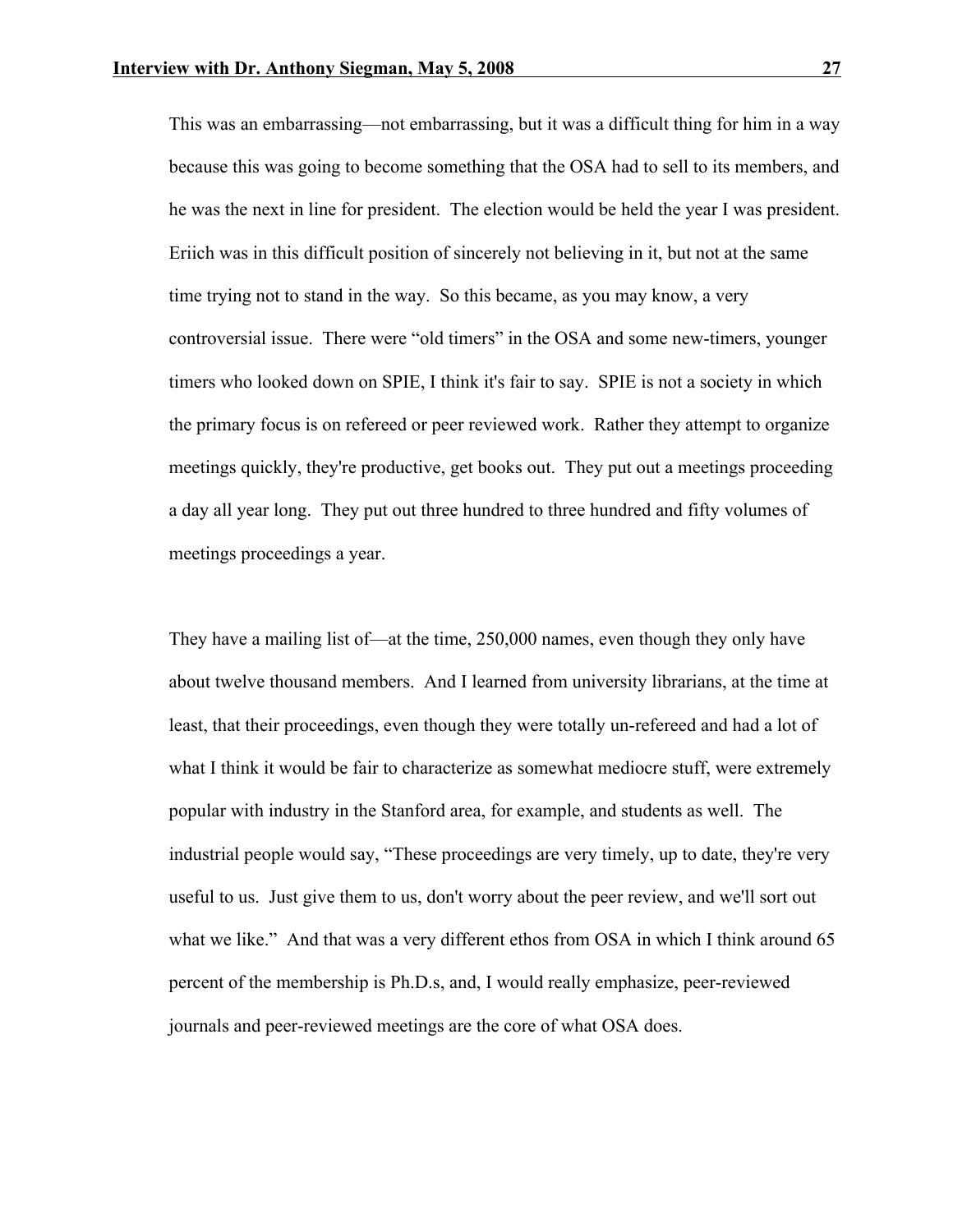So it was my job, and I was sincerely behind it at the time, to try to sell this concept of "UNO" to the OSA membership. I think it required a two-thirds favorable vote of the membership, certainly of those voting to pass. And the opposition from those in OSA who didn't agree with this got to be fairly heated. Looking back, I think I handled it reasonably well. I think I did a decent, good job of giving everyone the chance to voice their feelings on this, to voice their objections and to make sure that both sides of the argument got full publicity and so on. At least, that was what I tried to do. And in fact, in the end, the vote came out just practically 50/50. I think it was, you know, I said at one point 49.37 percent of the voters of the membership endorsed me, and the other 50 point whatever,—67, 63—percent were vehemently opposed to this. And knowing that it was going to take a long while for this to work if the proposal passed, I mean I must say, as the vote neared, I began to realize that if it passed, we would really have to do this, and that was going to be very tough. That was going to be very difficult. And so I have to say, I was actually immensely relieved when it didn't pass. I was truly not disappointed a bit.

I remember I had to announce the results of the vote at a huge OSA meeting which, again, I think was in Long Beach. The vote was handled by an outside organization, and I truly didn't know what the results were going to be until minutes before I went to the podium. And I remember vividly standing in front of this huge session of the meeting and saying something to the effect that I supposed it was up to me at this point to say something statesmanlike, only I didn't know what that would be. And in fact, it turned out that there were people in SPIE who were also very proud of their society and of its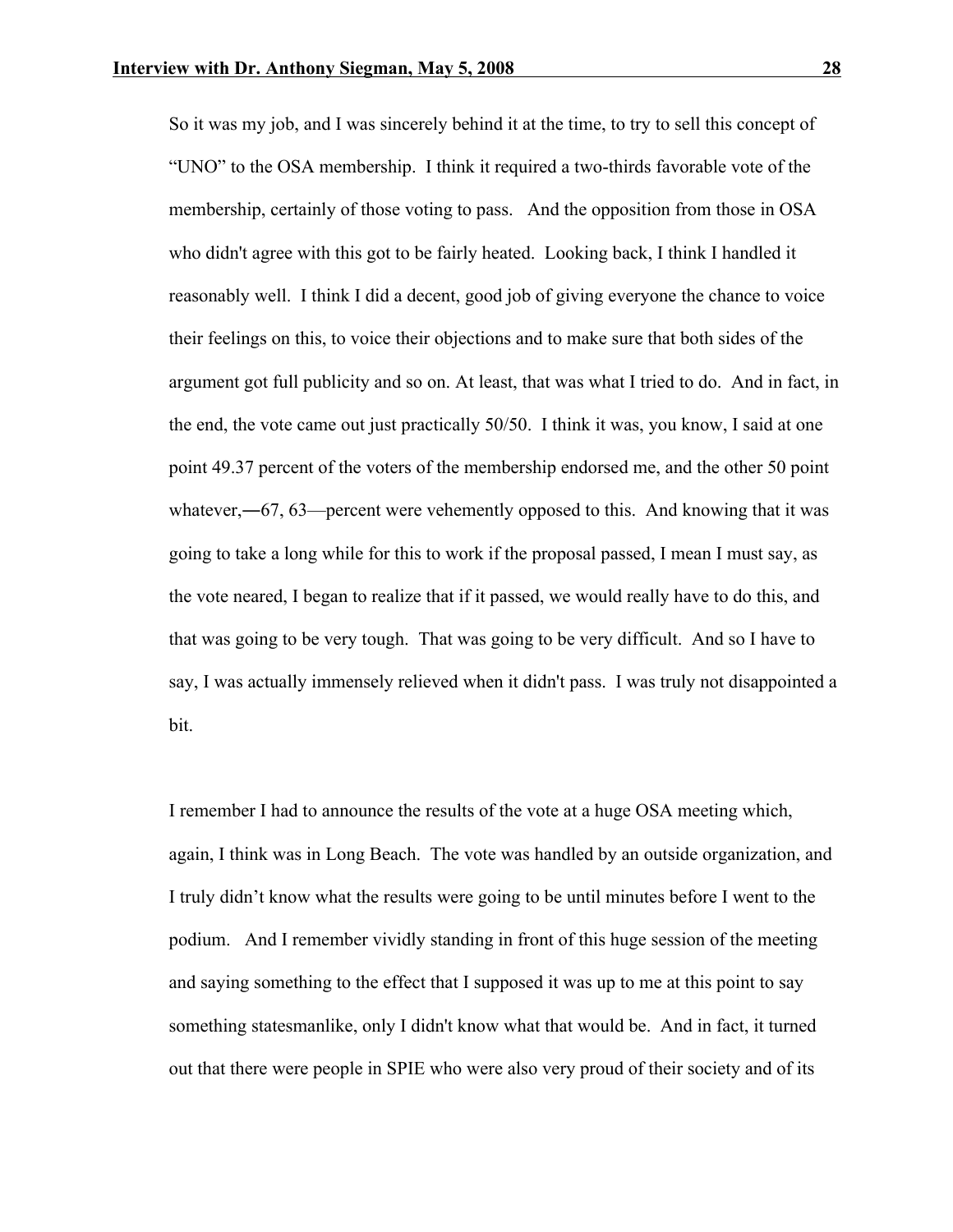approach to things. They regarded themselves justifiably as very nimble in meeting professional needs. "Nimble" was a word that was used a lot to describe SPIE and that was absolutely true and correct. And they―I don't want to say exactly what the adjectives were but I believe they thought that we in OSA were very elitist, I guess would be a safe adjective to use. And they, it turned out, were not interested in joining with OSA either. And the vote, actually, was substantially negative on the SPIE side, which I must admit I was somewhat surprised at, and it showed that I didn't understand that sentiment within SPIE.

Now, one of the points that the opponents of the UNO proposal argued in OSA was we could do all the cooperative things that we said could be done better in a unified organization: shared meetings, shared publications, this kind of thing, could be done without joining into a single organization. And I think that has, in fact, not turned out to be true but not because of any ill feelings or lack of desire to collaborate, just practical considerations. If you try to put, say, two of our OSA and SPIE meetings together so that people in the field can get to both of them on one air ticket, or if we tried to share computer facilities or that kind of thing, it just doesn't work because we're two separate organizations, and it's just a practical sort of thing. So our relationships with SPIE since that time have been friendly and cooperative, but not deeply intertwined. This is recent history I know, but this is the history I know about, and that will be more significant history twenty years down the line. I would say OSA is proud of this and happy that our relationships with IEEE LEOS are also exceedingly friendly and cooperative.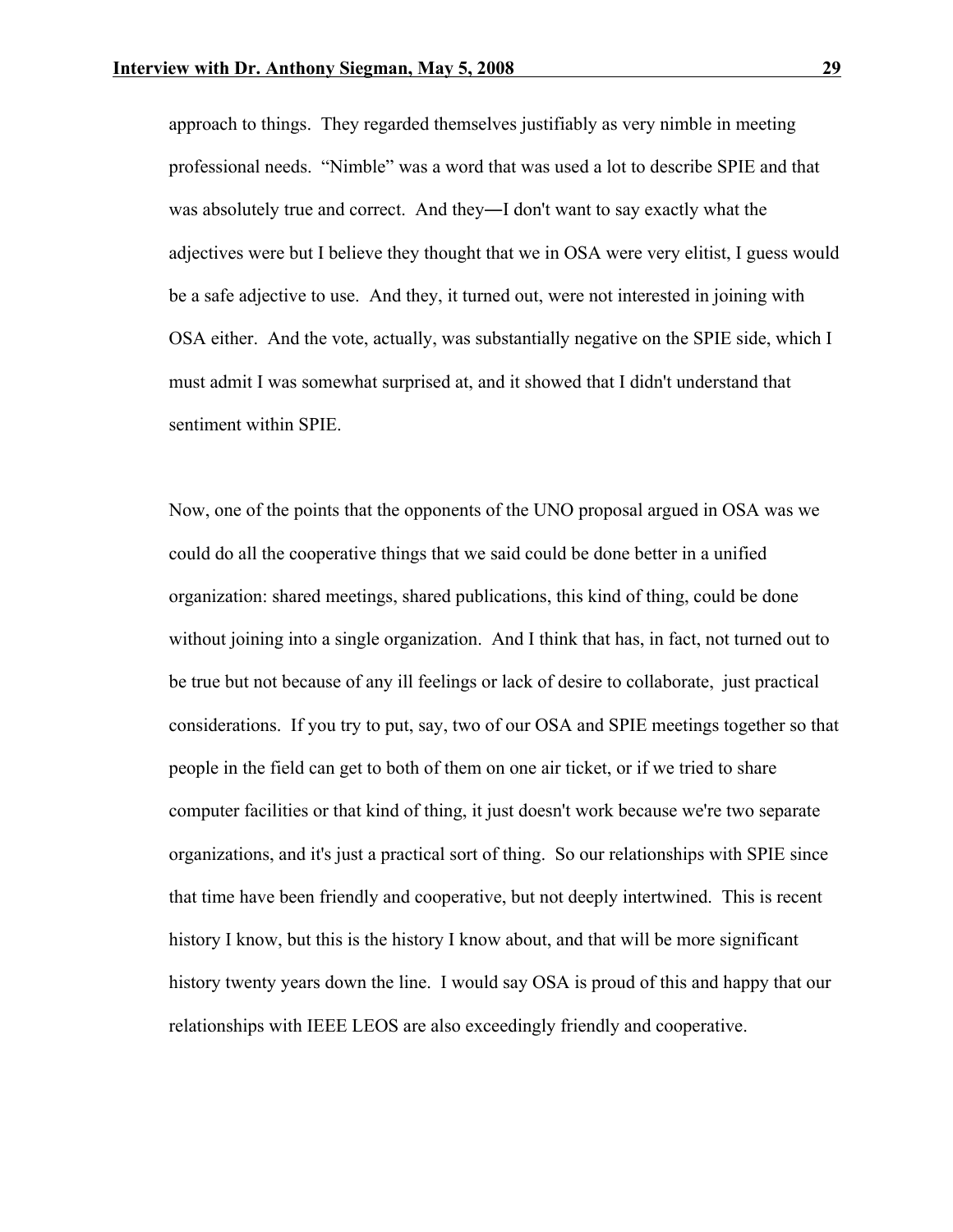Some of the other things that came out of this were more active efforts to get the two boards, or at least the officers of OSA and IEEE LEOS to meet pretty regularly, and also the executive directors. And the same thing, to a lesser extent with SPIE, which is really a different breed of cat as a society. And that's not to say anything pejorative. So we do things where we can cooperate with them, like the Joe Goodman Book Award awarded by each society alternately and that kind of thing. But the promise that we could cooperate with them even more closely without merging has not been fulfilled. The opponents were wrong on that―that has not been fulfilled, and they were optimistic, let's say.

**LS:** I want to ask you a quick question about something you said. You mentioned trying to make sure that, you know, all the points were publicized—

**AS:** Yes.

- LS: —on either side of the controversy. What kind of mechanisms did you have for making those viewpoints public?
- AS: Well, the president writes a column every month. OPN comes out every month and goes to all the membership. We printed many letters on the proposal. I think there were letters on all sides of the proposal. The people who didn't think the merger was a good idea at one point wanted to put out more, they wanted either a special mailing, or I've forgotten the exact details, but they wanted to get their objections out, and they felt that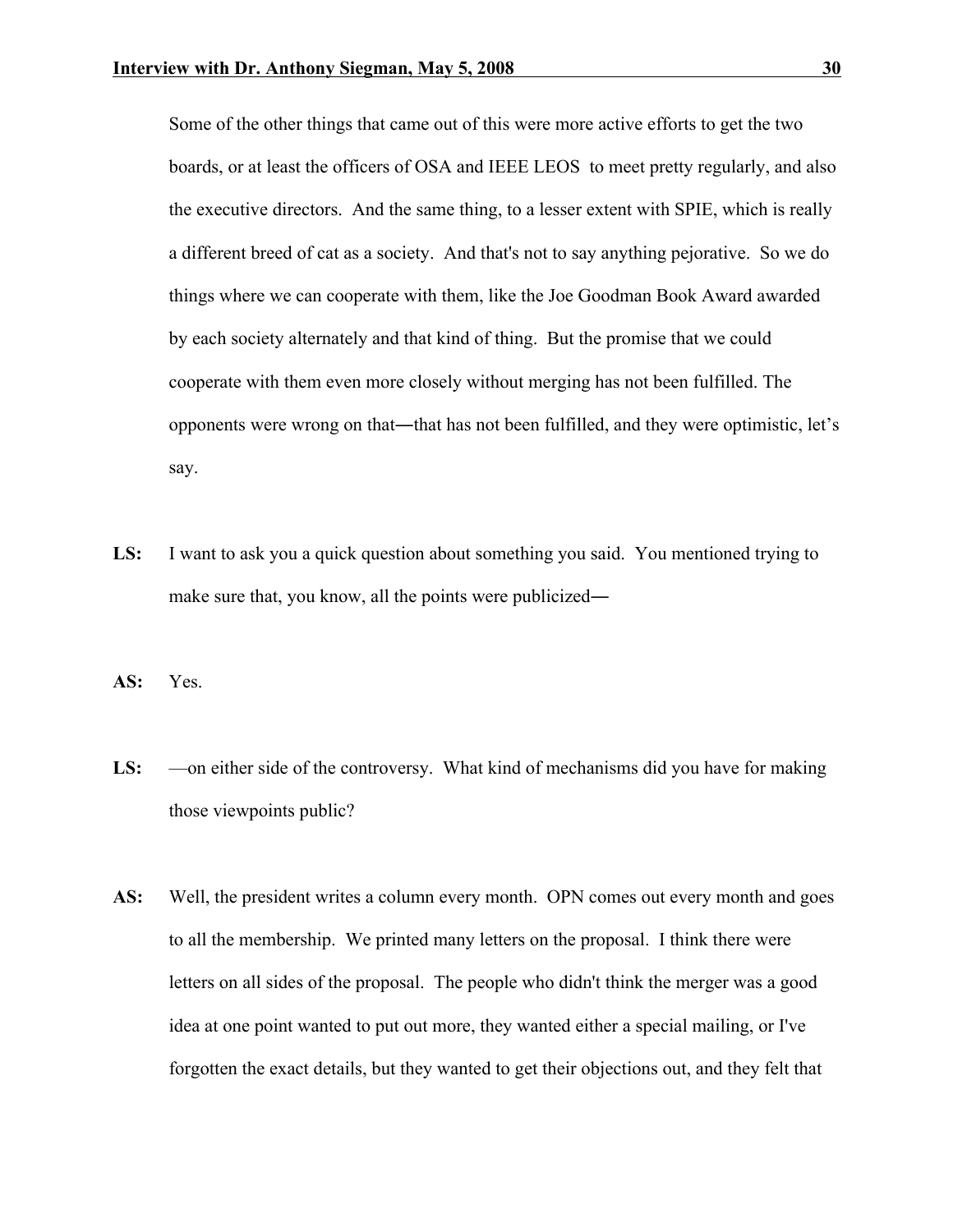the society was only putting out the company line, in a sense. I think we made arrangements for there to be a special mailing, as I recall, to all the members, which was a moderately expensive kind of thing, in which they could put in their arguments and their objections and their concerns and so on in considerable detail as one part of this. And the Society—not the Society, but the proponents could also put theirs. And that was, I guess, the major thing. At first there were some concerns about doing this. There were some―I'm not going to say they didn't want to do this, but they were concerned that it would cost too much, or something like this. And we certainly—the Society ultimately agreed to do that, and I think it considerably soothed the waters.

I'd like to also add one other point,—this might be kind of my parting advice or something, looking back. I think it's very important that the OSA strategic planning committee really look hard at emerging fields of optics and attempt to identify them. It turns out, for example, that way back twenty or more years ago, there was a small OSA meeting one of the topical meetings, on optical fibers. And that meeting ultimately grew into the OFC, which turned into just the massive money maker for the Society. And OSA basically owns a third of that meeting, and I think probably owns the trademarks, and so on, on it are.

One of the things that SPIE does very well and very effectively, is to move very rapidly if a new field or topic comes along, and very quickly set up a meeting on this, whereas OSA takes much longer to say "Well, who is really the leading person in this field, and who should chair this meeting, who should organize it? How do we make sure this is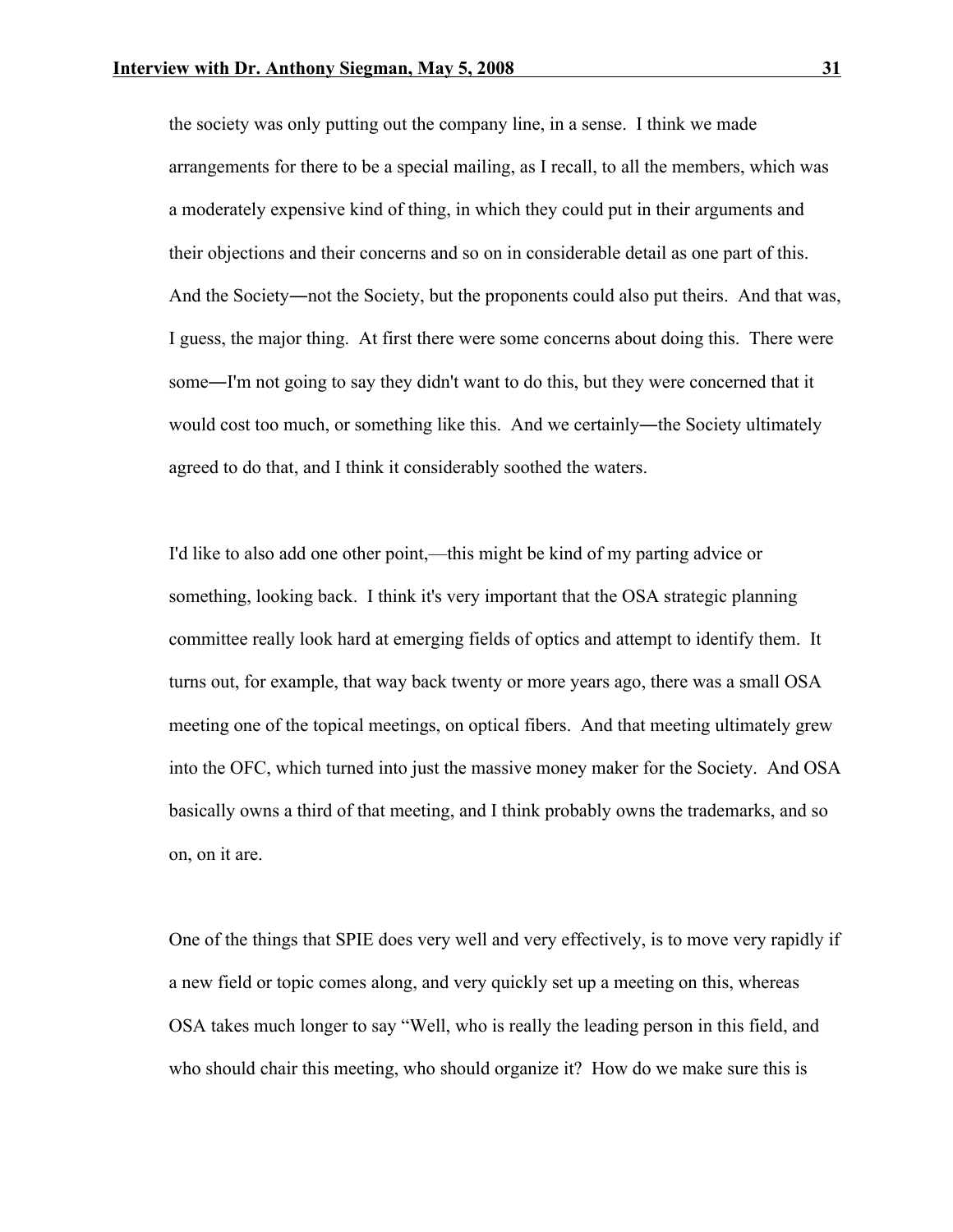going to be really a good meeting?" And so, for example in certain areas of optics photolithography would be one premier example—SPIE, by getting the first meeting organized, gets itself identified as the place to go for that field and can sort of grab off a field, if you like, by acting fast. And I think OSA has to, along with coping with all the changes in publications and so on, it needs to do that strategic planning very, very well.

- LS: Okay. I'm going to switch subjects while remaining with the OSA here for a moment.
- **AS:** Okay.
- **LS:** And talk to you a little bit about prizes and awards. You've received a couple yourself. The Wood Prize in 1980 and the Ives Medal in 1987, and you've also served on committees for the awards.
- **AS:** Yes.
- **LS:** Tell me a little bit about what you feel the place of the awards is within the Society.
- AS: Societies, and society awards are a tradition that, of course, goes way back. Probably to Isaac Newton or thereabouts. Certainly societies have always done this, so it must be a deep-seated something in the human psyche to recognize people. I think that these awards are very gratifying to the people who receive them. They certainly also serve a practical function outside the society's remit, as does refereed publication, for promotion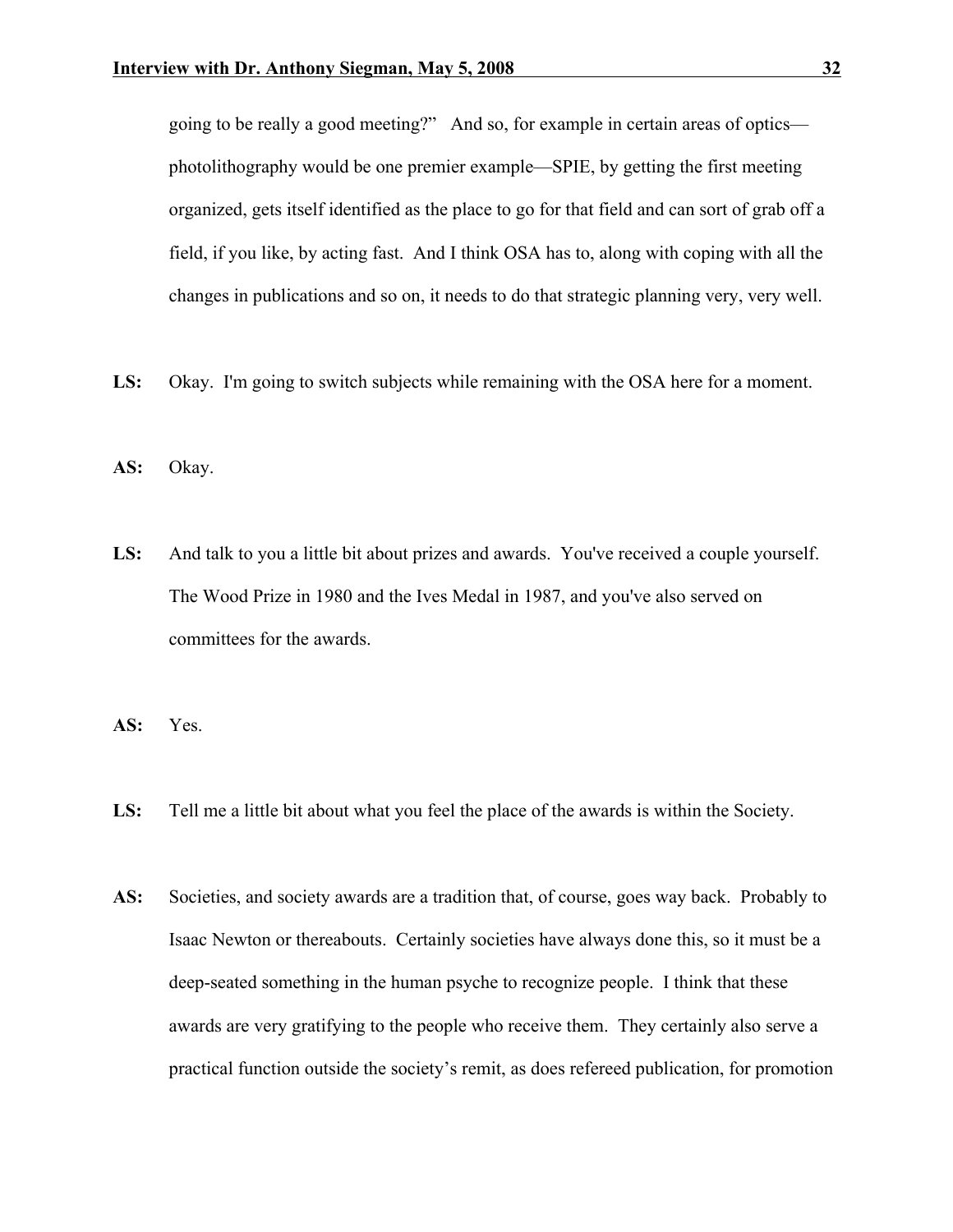and professional advancement, particularly for faculty members who are trying to get promoted or get tenure. I suppose awards may draw people into the society. You don't exactly join the society hoping to get an award. I doubt there are very many, if anybody, who does that. But having gotten an award is a way of bringing very good people into Society affairs, and keeping them members and participants in the planning. For instance in the strategic planning I was talking about, and the serving on the board, serving on committees and so on.

I believe that, by and large, societies do a pretty good job of picking the awardees for these awards. Certainly they're not political—it's not a political game where I vote for you and you vote for me―it really isn't. At least I have never encountered one, anything that I would remotely consider―the kind of thing where you scratch my back, I scratch yours, and you vote for me this year, and I'll vote for you next year. I think the committee decisions are very serious and seriously undertaken―people at least try to and generally are able to recognize merit and accomplishment and try to recognize an honor by these awards.

 As a side rant here, in also a merit or theory, the patent system is a peer review process if not a peer review, at least a review kind of thing comparable to publication. A patent, like a publication, should have an important idea, it should be significant, it should be well-written. And from the interesting experiences I've had in the patent system as an expert witness since retirement, and to some extent before, I may, one of these days, write a diatribe that points out that none of these things are really true about the patent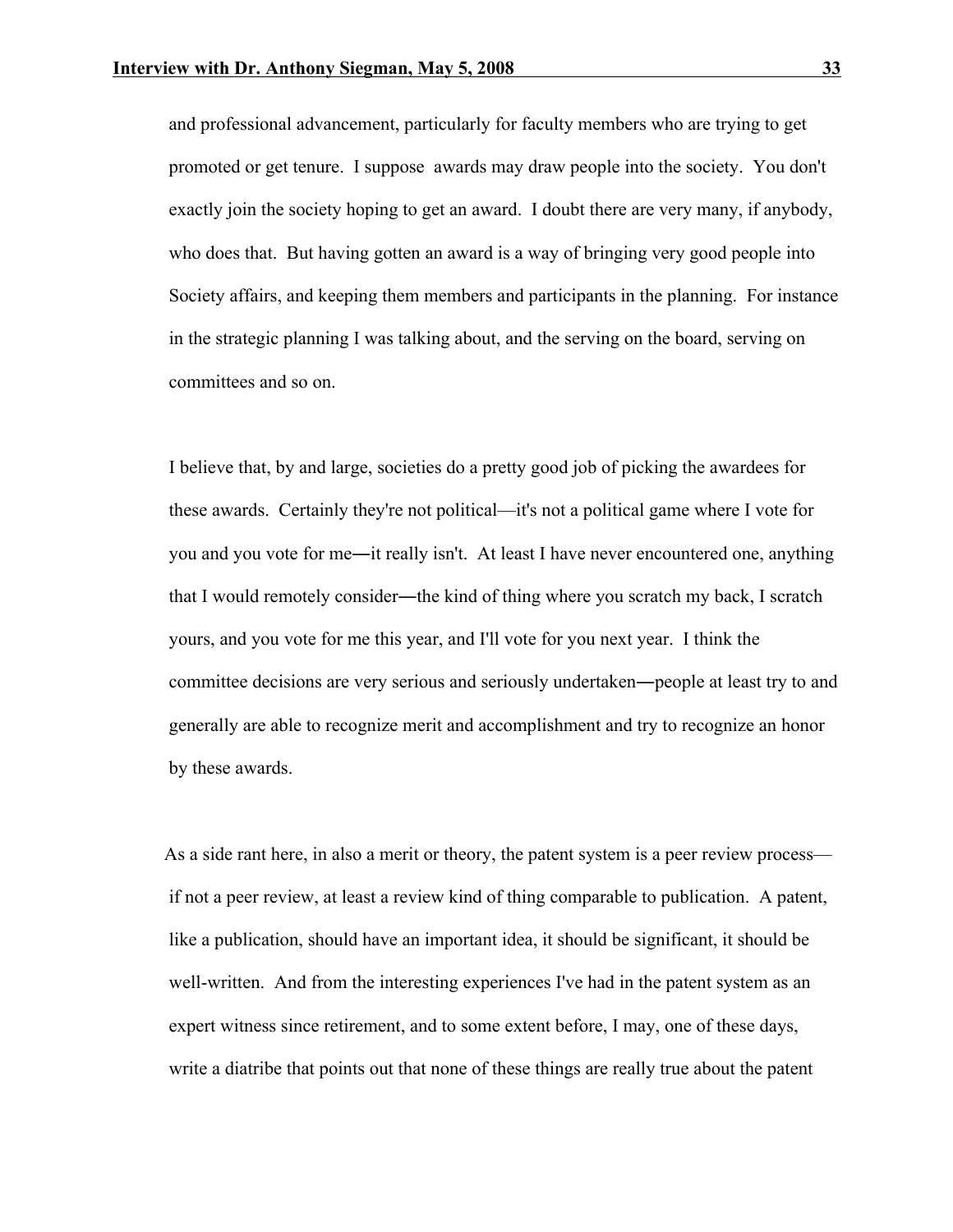system. The patent system just isn't able to do a competent peer review. Ninety-seven percent of patents that are applied for get awarded, and I fear that 90-something percent of them are junk. That's the end of that rant, but whereas peer review works sincerely and, by and large, well in the publications and awards worlds, it does a lousy job with patents. It works about as well as it can.

- LS: Both for publications and for awards?
- **AS:** Even better for awards because it's a smaller set. It's a smaller set and―well, okay. And when you say awards, also election to fellowship is a significant award.
- **LS:** You mentioned the OSA foundation board a little bit earlier. You served on that from 2003 to 2008, so you're currently—
- AS: Yeah, I'm currently—I'll be going off at the end of this year.
- **LS:** Will you talk a little bit more, I get the sense that we've sort of covered in some ways its birth from―you know, from the idea of meeting to―
- **AS:** I think an executive director of our Society, John Thorner, who suggested the idea of a separate foundation. I believe that Steve Fantone who was the treasurer, and a great guy and great treasurer, was initially opposed, and now thinks it was a pretty good idea. And he's been on the board.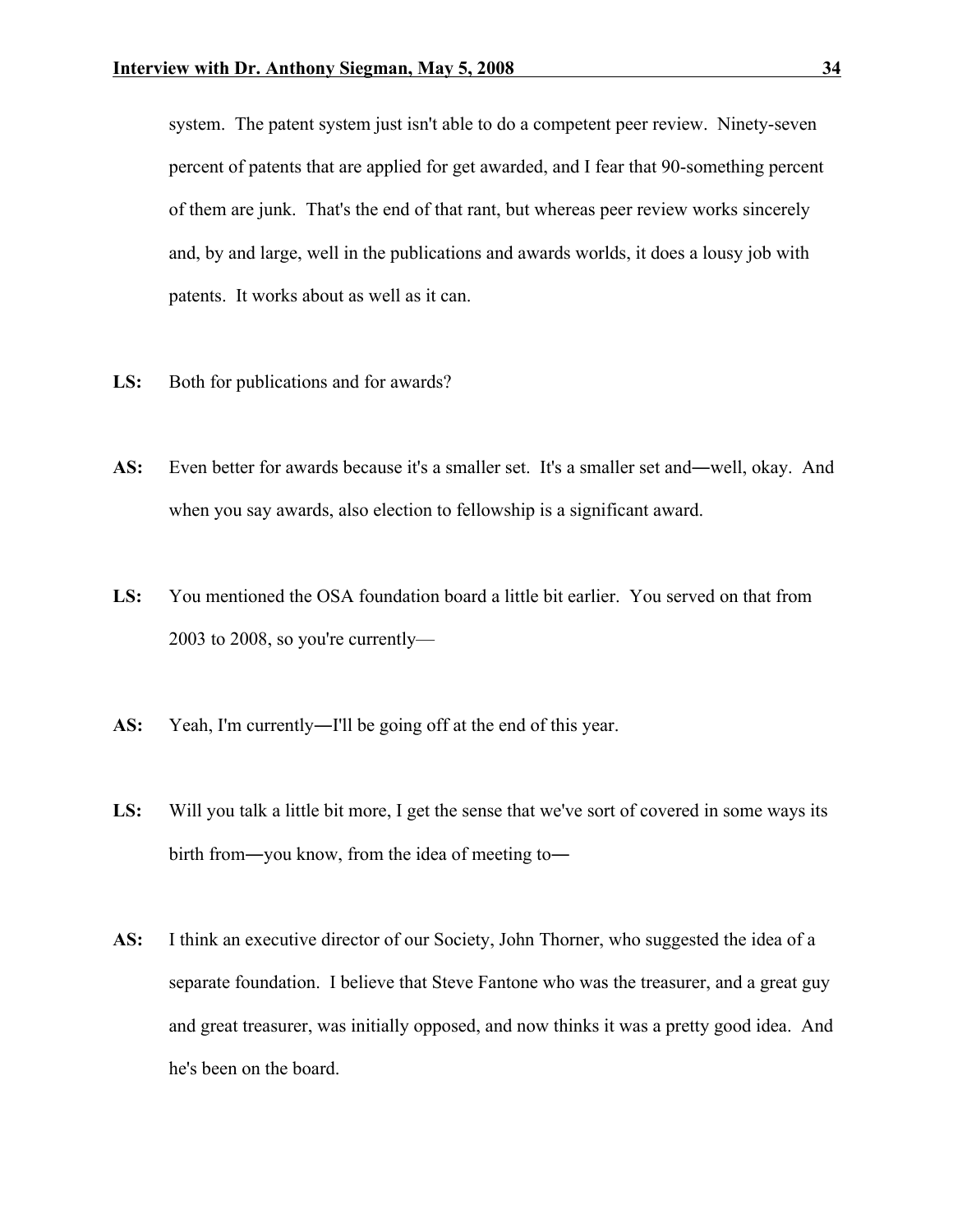- **LS:** We're about to run a little bit over our 90 minutes.
- **AS:** Okay.
- LS: So I just want to warn you.
- **AS:** Okay.
- **LS:** And ask you about what you feel, I guess looking back, you've got a nice 47-year perspective on the OSA. Can you talk a little bit about what you feel like is the—what you feel is the importance of the Society today, and looking forward to the future?
- **AS:** For just about two hundred years, the royal institution in Britain has been having a set of Christmas lectures by very distinguished scientists for families and children. Some very distinguished scientist tries to explain some important scientific field. These are televised on the BBC and so on today, but they date back to Michael Faraday. And Sir William Bragg gave one of these lectures in 1931 on optics, on aspects of optics. It's available as a Dover book, actually, his lectures. And he opened with the phrase "Light brings us news of the universe," Somehow that caught me, and I have always thought that was a wonderful phrase, and I've used it.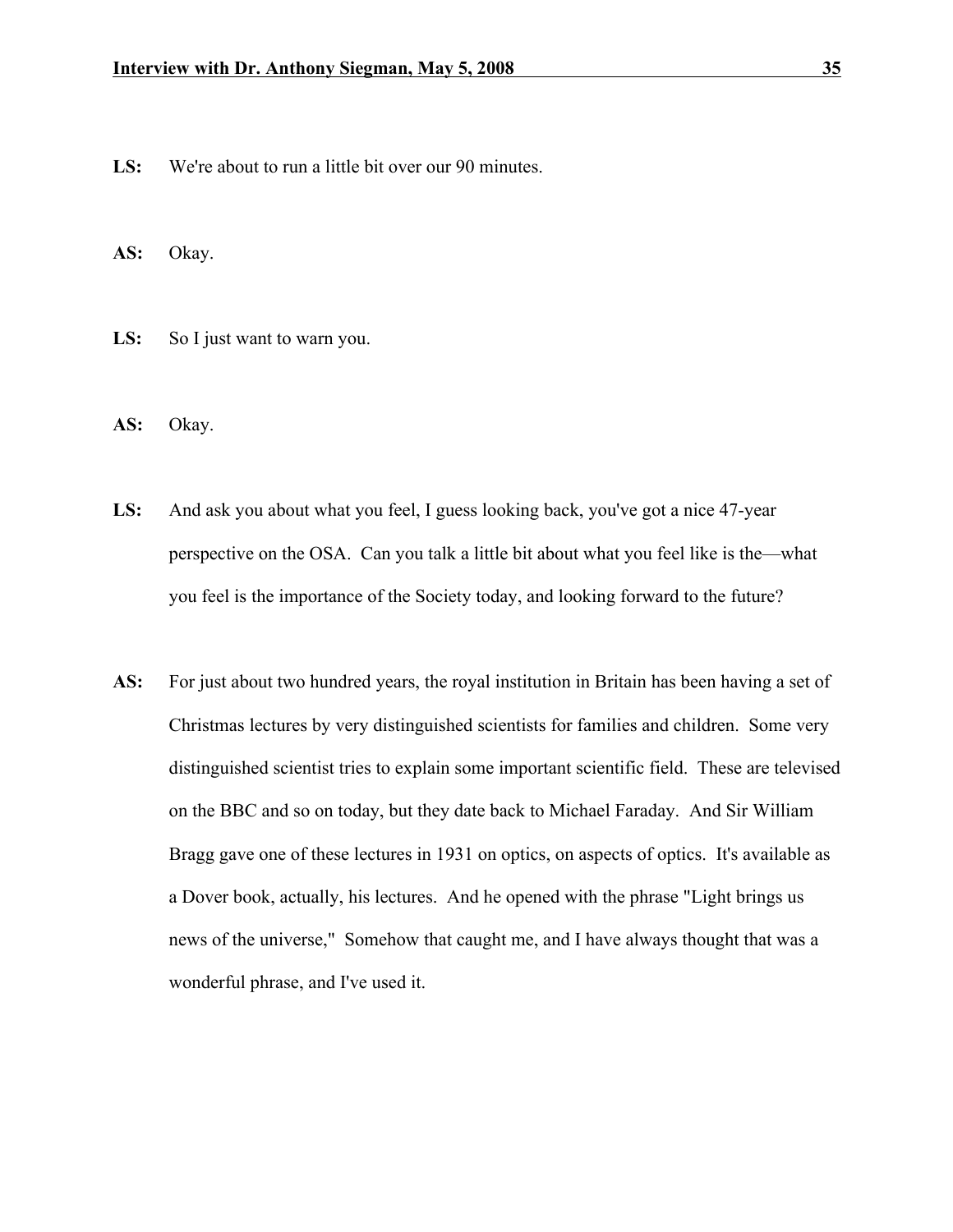Bragg was talking about, first of all, astronomy telling us about what's out in the stars, and to some extent spectroscopy and telling us about what's inside atoms.

(I think he actually did not talk so much about spectroscopy.) But light, in various ways, 'brings us news' about everything from the whole universe, light coming from distant stars, and black holes and all that sort of thing, tells us everything we know about the cosmos. And light coming from atoms, from inside atoms through spectral lines and so on, tells us everything we know, maybe not everything, but a vast amount of what we know about atoms. This is the source of the periodic table and everything, all the fundamental things we know about atoms and molecules. And then, the situation today is that light coming over optical fibers is what weaves the World Wide Web and brings the whole intellectual universe of the world into your laptop. On a typical evening, I and my wife and my daughter, if she's visiting us, are likely to be all sitting with our laptops in the living room probing libraries, and news sources, and blogs and archives totally around the world.

And its optics that really makes all of that possible. And the advent of the laser, besides enabling the fiber optics web, enables us to just do so many kinds of tasks, and scientific measurements, incomparable scientific measurements and incomparable engineering. The supermarket scanner is a mundane example, and the police laser radar. It is very interesting that lasers as an economic market are a very minor one—the worldwide market for lasers is a few billion dollars total. And that amount might buy you one semiconductor fabrication plant, a few billion dollars, you see. But the economic impact of lasers on daily life, on engineering, as they weld auto bodies and so forth and so on, is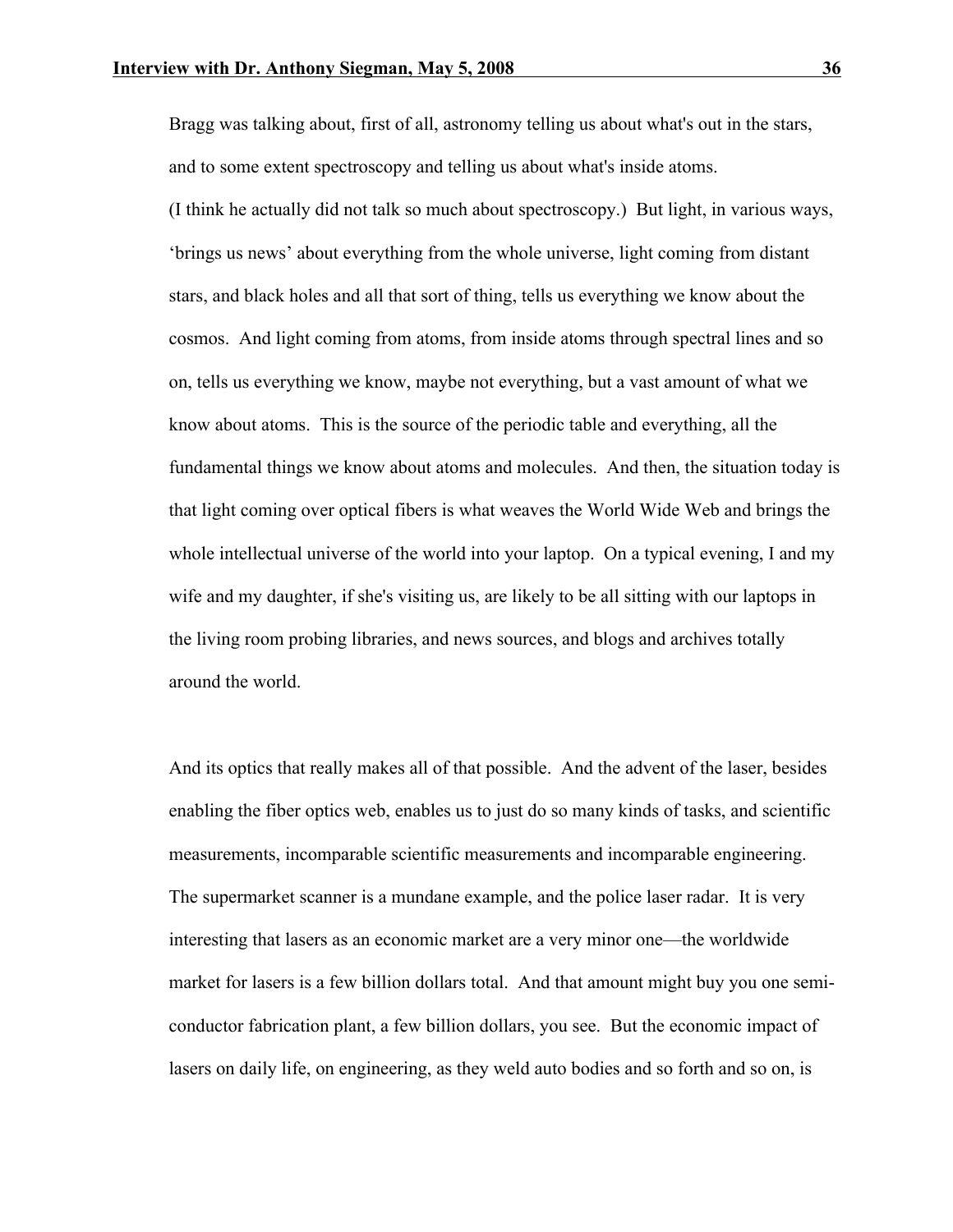just immense. It's just beyond compare. Part of the problem is the laser is so incredibly productive as a tool. If you have a laser cutter, it never wears out. It never needs blades. It may need a few supplies along the way, but it's—well, anyway. The Optical Society is a small society by many standards, for example compared to IEEE, which has 150,000 members or something. But it has a bright future, not to coin a phrase.

- LS: Let me throw some words of yours back at you—
- **AS:** Okay.
- **LS:** —and ask you a question about them. Back in 1990 in an article in *OPN*, you were one of several people asked about what you would go into if you were starting your career. If you were twenty-five years old today, what research directions would you take. And you said, "If I were twenty-five and seeking a chance to make a really fundamental contribution to human welfare, I would very possibly look toward the chemistry / biology area hoping to find a chemical biological solar solution to our energy and transportation―"
- **AS:** Ah, okay. That's―
- **LS:** "I might look toward the field of computers, artificial intelligence, neural nets or communications looking for ways to manage and communicate among wildly disbursed social systems to the benefit of all."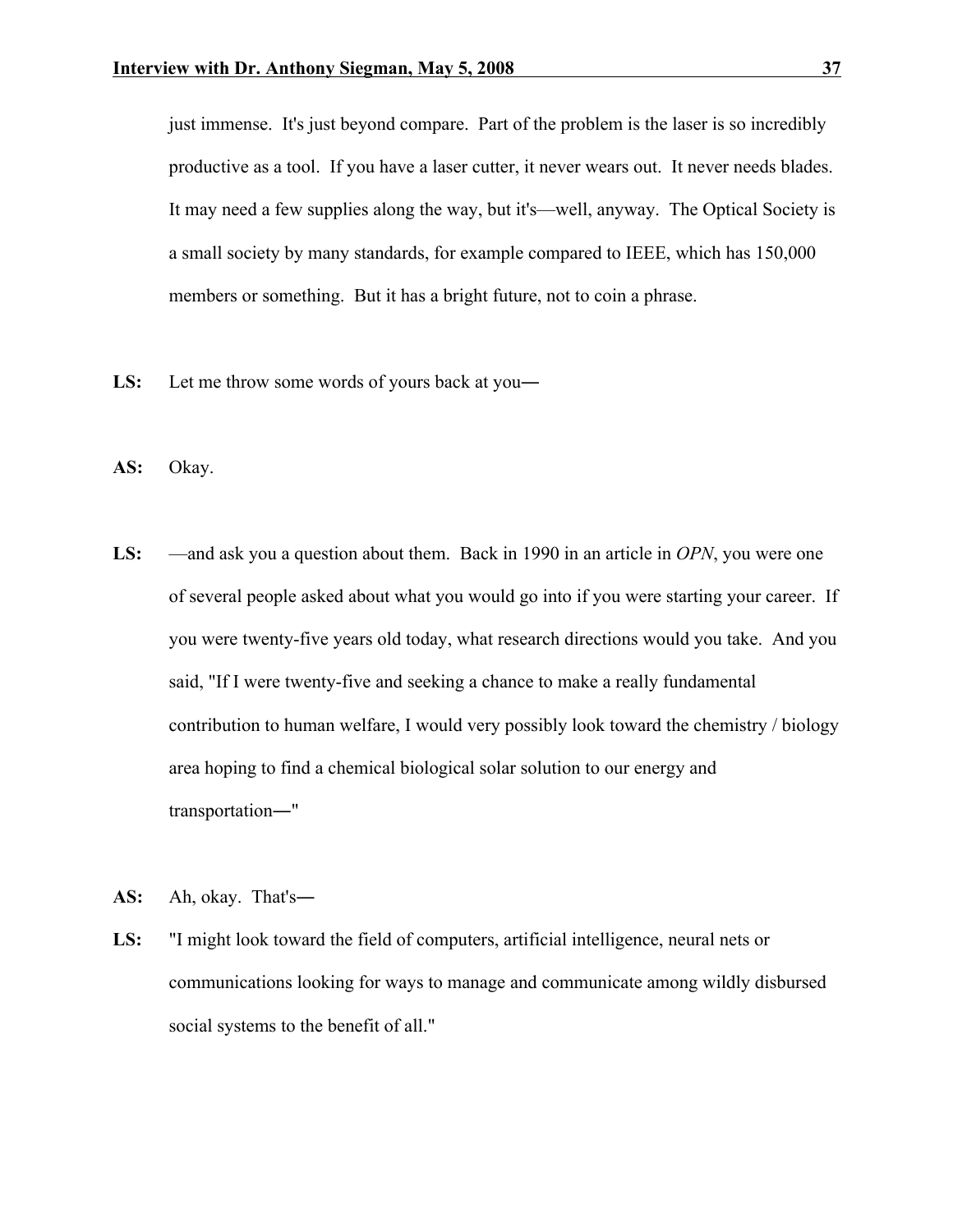- **AS:** I was more prescient than I knew I was [laughter].
- **LS:** So I would ask you whether you would amend, amplify or in any other way respond to what you had to say.
- **AS:** Well, look. Certainly medicine as we were—last night with some problems―medicine and biology and biophotonics are areas that are making immense advances. Stanford is building a biophotonics building as we speak, and that is certainly going to be an immense area. And the Web and the internet have blossomed beyond anything any of us could have foreseen, I think, even at that time. And I don't really know what will be the next "big thing".

I think at this point, I would rather answer the question, "What concerns me?" And I think what concerns me these days are more social issues such as keeping the Web free, keeping true network neutrality, keeping the forces of commercial advertising from being even worse than they are today and taking over the Internet.

Here's an interesting quote. In 1890, Lord Acton said "power tends to corrupt; absolute power corrupts absolutely." And that's what often gets cited to explain dictators and so forth. I'd suggest that a modern version of this is that "advertising tends to corrupt" publications, journals, newspapers and so on. Infomercials and that sort of thing. And "total dependence on advertising corrupts totally", probably. And somehow―you know, Google, for example, is a wonderful, wonderful institution, and it does all these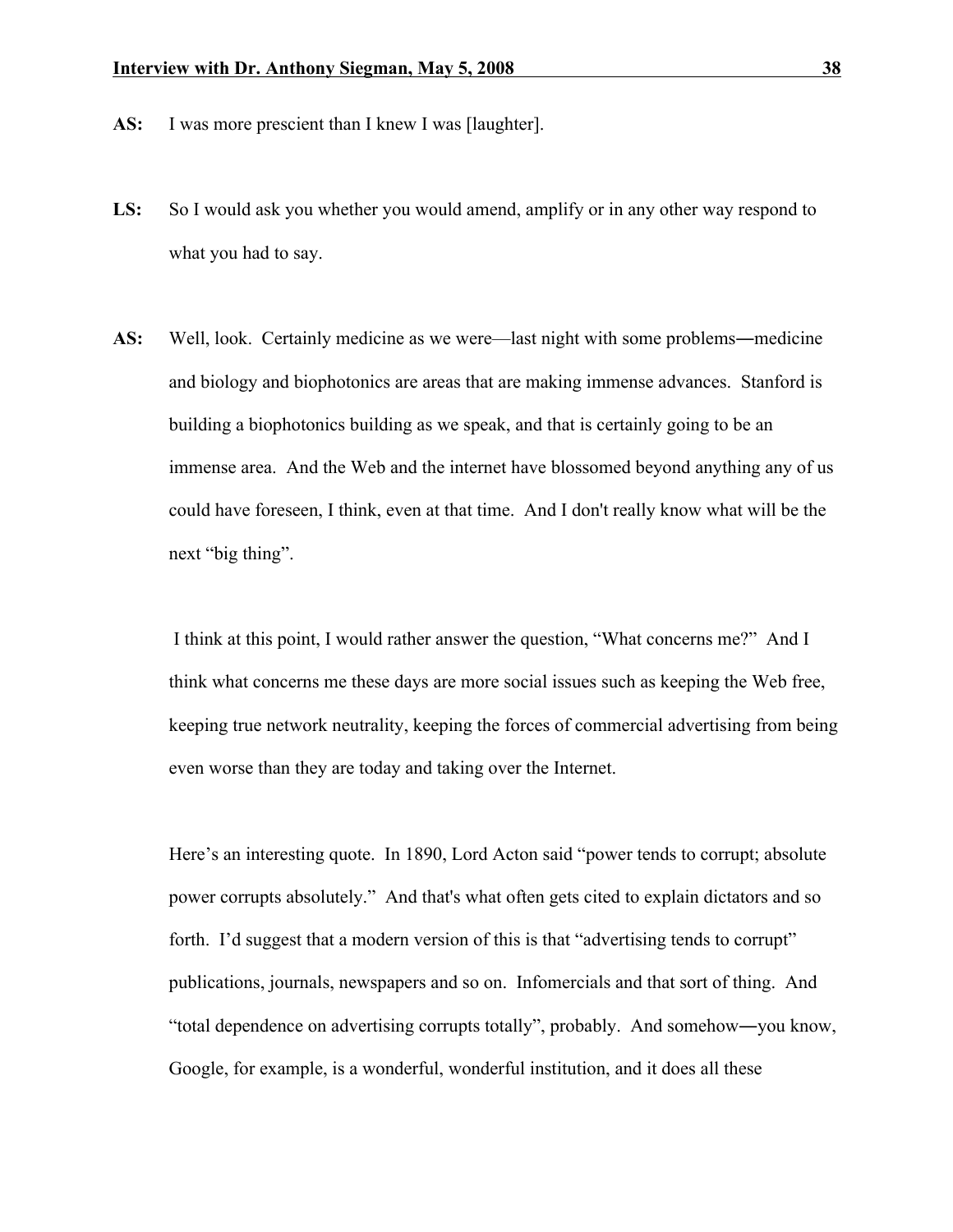incredible things. But it's totally dependent on, almost all of its total income stream, its total revenue stream is advertising. And in some ways, I'd rather pay―I'm old enough to have bought an encyclopedia for my family, you know, and paid like a thousand bucks for it in 1964.

And you could put some reliance on the intellectual honesty of Britannica. And I'm not saying that – there's neither honesty nor dishonesty in Google. There's no editorial control over what you get. But who pays the piper calls the tune. And the fact that more and more things depend on advertising, is something I worry about.

- **LS:** Well, that's an interesting sidelight.
- **AS:** Yeah. So I think that there are lots of interesting scientific challenges and so on, but it's the social and political challenges, keeping our elections honest, which means listening to the people who talk about verified voting. Keeping the internet free and open, which means listening to the people who talk about network neutrality. Those kinds of issues I think much more about these days.
- **LS:** I want to wrap up with a question that I always try and wrap up with, which is I've covered everything I wanted to talk to you about. Is there anything that you want to talk about that I haven't asked you?